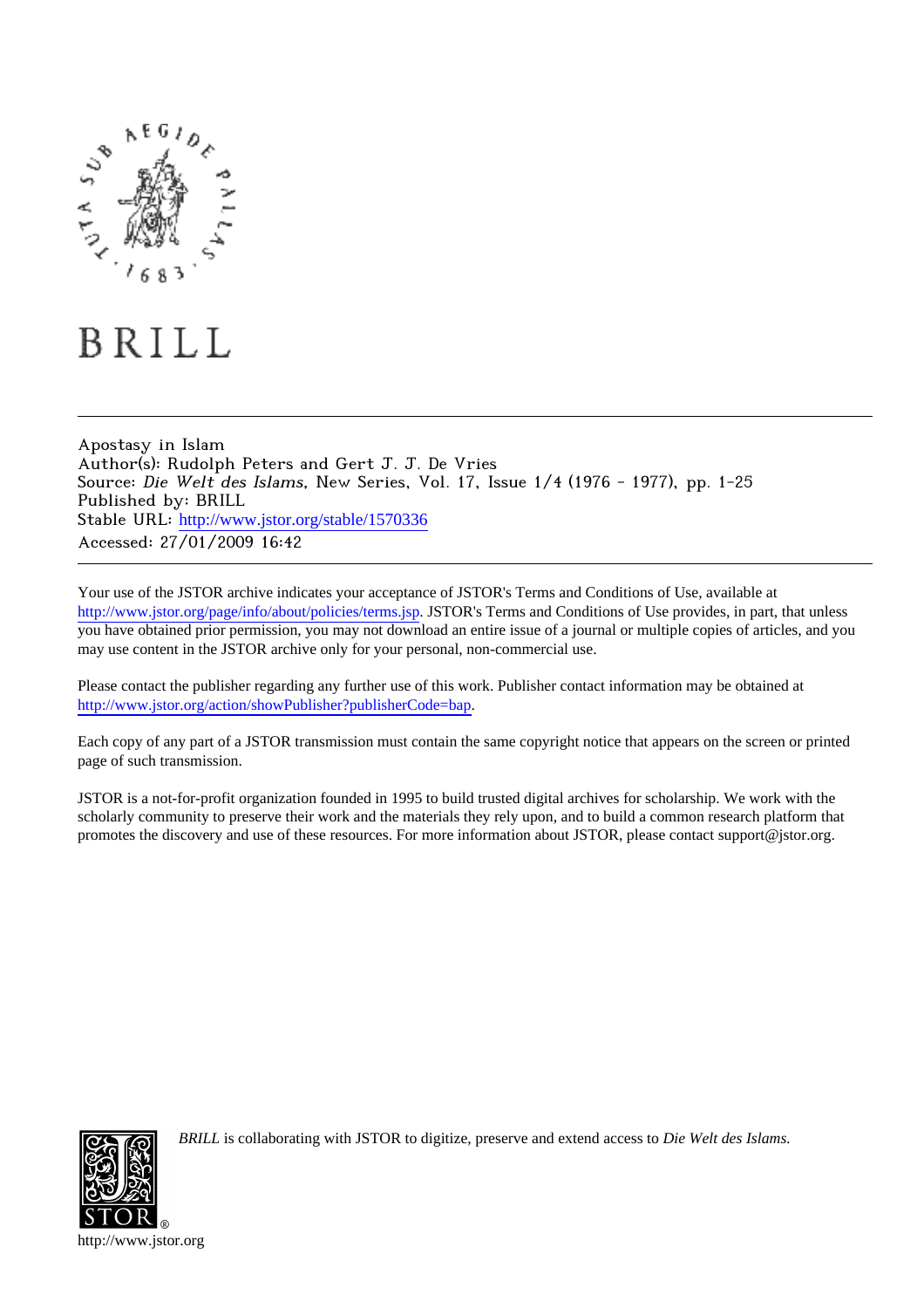## **APOSTASY IN ISLAM**

**BY** 

### **RUDOLPH PETERS & GERT J. J. DE VRIES**

**In the first centuries of Islam, the Islamic legal scholars elaborated a complex set of rules pertaining to the legal status of those Moslems, who gave up their religion, the apostates. These rules belong to the sphere of penal as well as civil law.' This doctrine remained valid until, in the latter half of the 19th century, punishment for apostasy fell into desuetude, though it was almost nowhere expressly abolished. At the same time the principle of freedom of religion was gaining ground in the Moslem world. These two factors compelled Moslem** 

**Omer Nasuhi Bilmen, Hukuki Islamiyye ve Isttlahatl Fikhiyye Kamusu. Istanbul: Istanbul Universitesi Hukuk Fakiiltesi, 1949-52, 6 vols.; vol. 3 p. 474-502.** 

**F. H. Ruxton, The Convert's Status in Maliki Law. Moslem World 3 (1913) p. 37-40. Eduard Sachau, Muhammedanisches Recht nach Schafiitischer Lehre. Stuttgart & Berlin: W. Spemann, 1897, 879 + 27 p.; passim, see index.** 

Id., *The Law of Apostasy in Islam.* London: Marshall Bros., 1924, 164 p.

**<sup>&#</sup>x27;For general literature on apostasy see:** 

**Muhammad Abu Zahrah, al-'Uqubah. al-Qahirah: Dar al-Fikr al-'Arabi, n.d., 695 p.; p. 192-208.** 

<sup>&#</sup>x27;Abd al-Qādir 'Awdah, al-Tashrī' al-djinā'ī al-Islāmī muqāran<sup>an</sup> bi-al-qānūn al-wad'ī. **Bayrut: Dar al-Kitab al-'Arabi, n.d., 2 vols.; vol. 1 p. 534-8, vol. 2 p. 706-30.** 

**Ahmad Fathi Bahnassi, La responsabilite criminelle dans la doctrine et la jurisprudence musulmanes. Tr. par Mohammed A. Ambar. Rev. par Ahmad Ahmad Moukhtar. [Caire:] Le Conseil Superieur des Affaires Islamiques, 1969, 332 p.; p. 104- 37.** 

W. Heffening, Murtadd. In: EI<sup>1</sup>, vol. 3 p. 795-7; SEI, p. 413-4. Mawsu'at Djamal **'Abd al-Nasir fi al-fiqh al-Isldmi. al-Qahirah: al-Madjlis al-A'la li-al-Shu'iin al-Islamiyyah, 1382 ; vol. 4 (1389) p. 252-73.** 

**A. S. Rahman, Punishment of Apostasy in Islam. Lahore: Institute of Islamic Culture, 1972, 144 p.** 

**Nu'man 'Abd al-Raziq al-Samarra'i, Ahkdm al-murtadd fi al-shari'ah al-Islamiyyah. Bayrut: Dar al-'Arabiyyah, 1968, 291 p.** 

**David Santillana, Istituzioni di diritto musulmano malechita con riguardo anche al sistema sciafiita. Roma: Istituto per l'Oriente, [1926, 1939], 2 vols.; vol. 1 p. 167-71. Samuel M. Zwemer, The Law of Apostasy. Moslem World 14 (1924), p. 373-91.** 

**In India and Pakistan a few books dealing with the question of capital punishment for apostasy appeared in Urdu. These, however, we could not consult. Cf. Rahman, Punishment, p. 143-4.**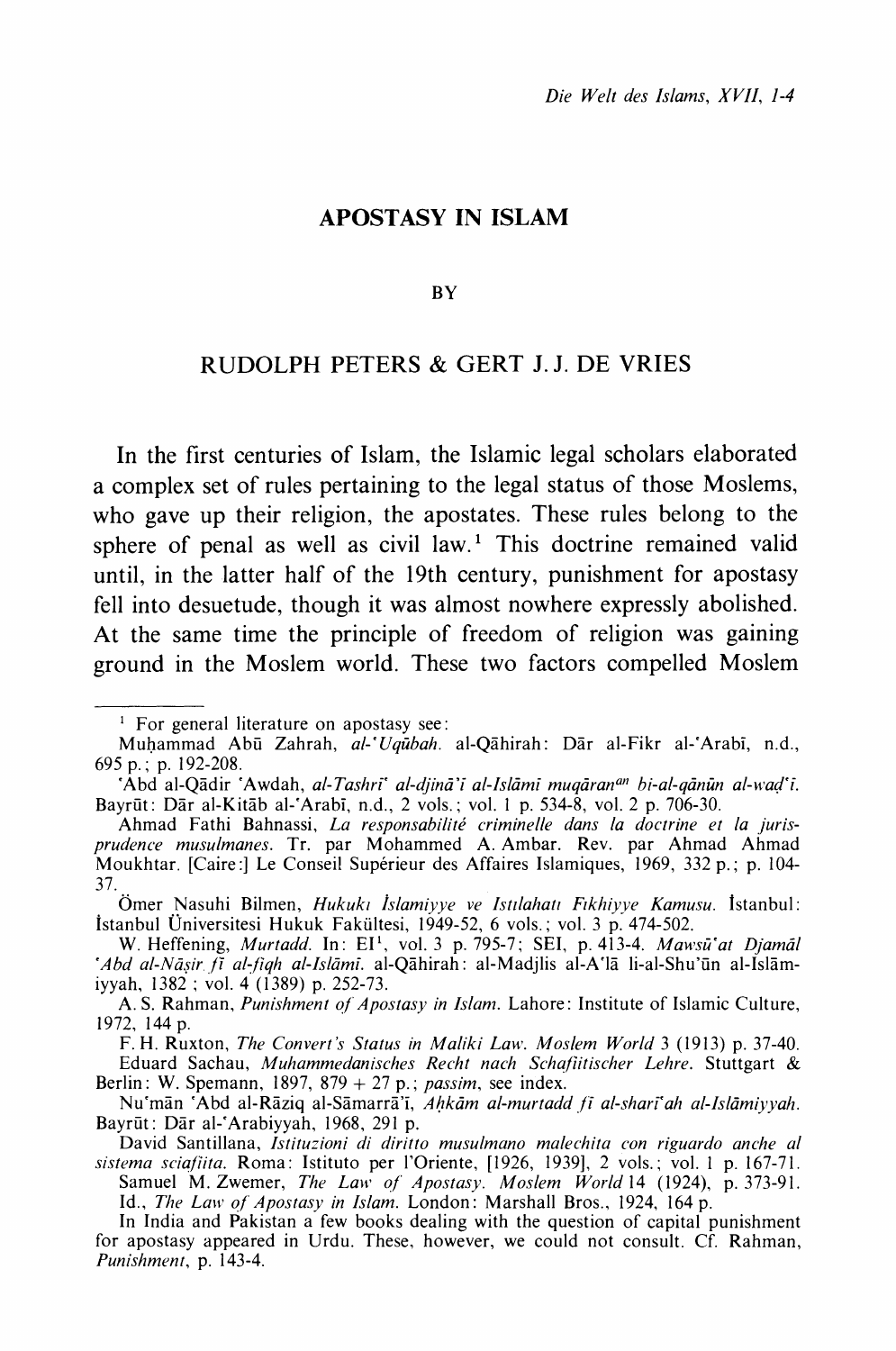**thinkers to reconsider the doctrine of apostasy (or to reinterpret the principle of freedom of religion). However, in the sphere of civil law, the rules concerning the apostate are still being applied and seldom is the problem raised whether these rules are compatible with the constitutionally guaranteed freedom of religion. The first part of this article is an expose of the classical prescriptions pertaining**  to apostasy, according to the four orthodox schools (*madhāhib*) and **the Shi'ites. From this description we have excluded those subjects**  that touch upon the ritual (*'ibadat*) or that are nowadays of small **importance, in practice as well as in theory, like for instance the legal status of the apostate's slaves and his penal and civil responsibility for crimes and torts. In the second part we shall examine the situation of the apostate in modern Islam, both from the practical as from the theoretical point of view. This part contains sections on the definition of apostasy, the present-day legal status of the apostate, modern opinions on this topic and finally how the complex relationship between the doctrine of apostasy and the principle of freedom of religion is perceived in contemporary Islam.** 

#### **I. The Classical Doctrine**

## **I.1 The Legal Definitions of Apostasy and the Apostate2**

**Riddah or apostasy is defined as "turning away from Islam"**  (al-rudjū<sup>*c*</sup> an din al-islam) or "severing the ties with Islam" (qat<sup>c</sup>)

**<sup>2</sup>Ibrahim al-Badjuri, Hashiyah 'aid sharh Ibn Qasim al-Ghazzi. al-Qahirah: 'Tsa al-Babi al-Halabi, 1340 H, 2 vols.; vol. 2 p. 263-5.** 

**Muhammad Ibn 'Arafah al-Dasuqi, Hdshiyah 'ald al-sharh al-kabir. al-Qahirah: Isa al-Babi al-Halabi, n.d., 4 vols.; vol. 4 p. 301-3.** 

Ahmad Ibn Mahmūd al-Hamawi, Ghamz 'uyun al-başa'ir sharh al-ashbah wa-al**nazd'ir li-Ibn Nudjaym. Istanbul: Dar al-Tiba'ah al-'Amirah, 1290 H., 2 vols.; vol. 1 p. 288-90.** 

Abū 'Alī Muhammad Ibn Muhammad al-Hattāb, Mawāhib al-djalil li-sharh mukh**tasar Khalil. Tarabulus (Libiya): Maktabat al-Nadjah, n.d., 6 vols. (repr. of the 1329 H. Cairo ed.); vol. 6 p. 279-80.** 

Nadjm al-Din Dja'far Ibn Muhammad al-Hilli, Sharā'i' al-Islām fi masā'il al-halāl **wa-al-hardm. Tahqiq Muhammad Taqi al-Hakim. al-Nadjaf: Matba'at al-Adab, 1389/ 1969, 4 vols.; vol. 4 p. 183.** 

Muhammad Amin Ibn 'Ābidin, Radd al-muhtār 'alā al-durr al-mukhtār. Bulāq: **Dar al-Tiba'ah al-Amiriyyah, 1299 H., 6 vols.; vol. 3 p. 391-4.** 

**Id., Madjmu'at al-rasd'il. Istanbul: Der Sa'adet, 1325 H., 2 vols.; vol. 2 p. 284. Muwaffaq al-Din 'Abd Allah Ibn Ahmad Ibn Qudamah, al-Muqni'. 2nd impr. al-Qahirah: al-Matba'ah al-Salafiyyah, 1382 H., 3 vols.; vol. 3 p. 514-6.**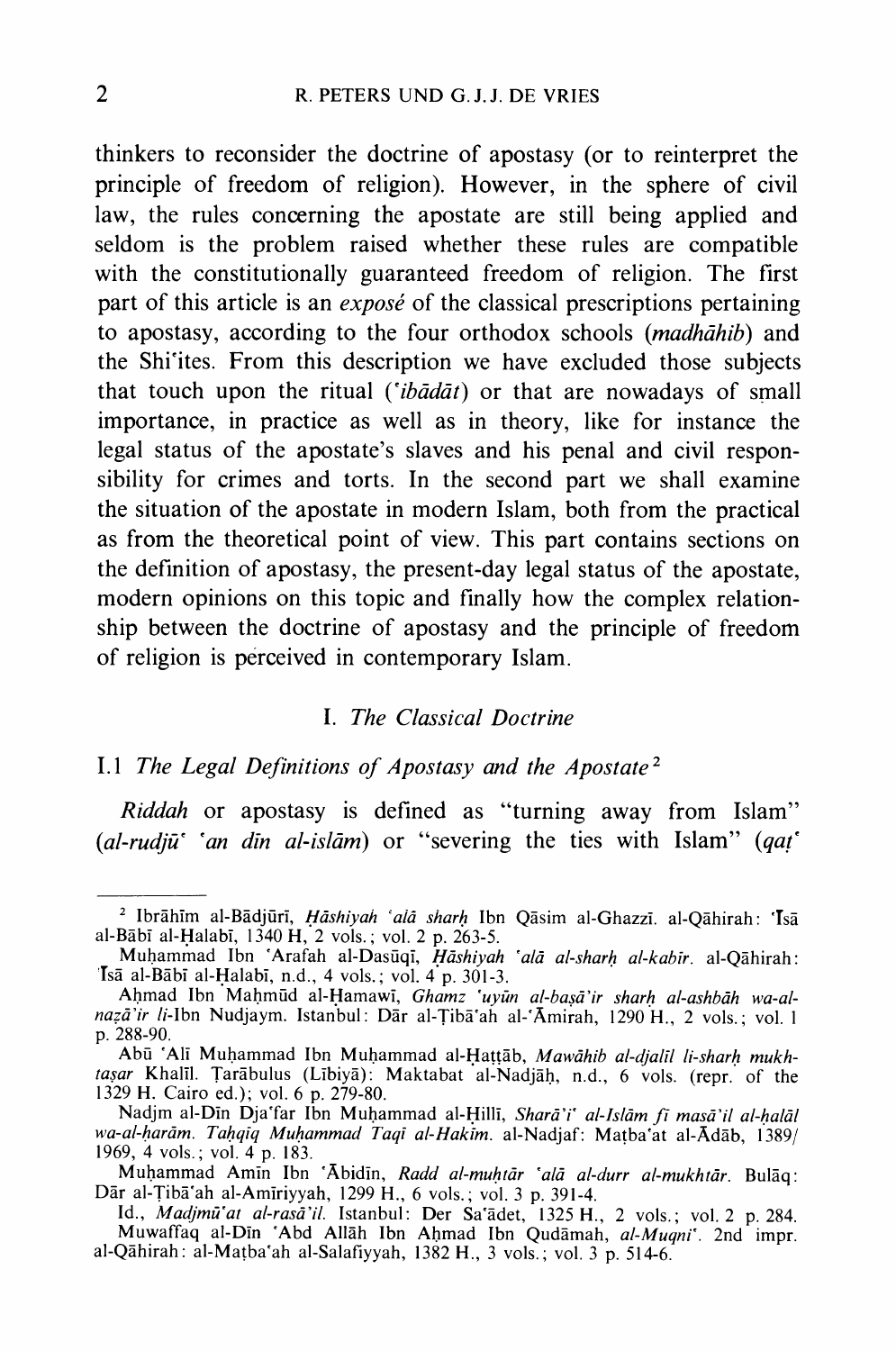al-islām). By the *murtadd* or apostate is understood the Moslem **by birth or by conversion, who renounces his religion, irrespective of whether or not he subsequently embraces another faith.3 Apostasy is materialized by "expressions of unbelief", specified as words implying unbelief, deeds implying unbelief or, according to Shafi'ite doctrine, the mere intention of unbelief. The apostatical words can be either explicit, viz. solemnly abjuring Islam, or implicit, viz. utterances incompatible with the theological consensus (idjma') or**  with the axiomatic articles of faith (ma 'ulima min al-din darūrat<sup>an</sup>).<sup>4</sup> **General rules providing criteria for the practical admissibility of these expressions have not been constructed, but examples of sayings and acts considered to imply unbelief and, therefore, constituting riddah are abundant.5 An extensive collection is given by the Hanafite scholar Shaykhzadeh in his book "Madjma' al-anhur" (1, p. 629-37). His classification is quoted below; the examples listed there are more an anthology.** 

**(a) Relating to Allah: to deny Allah's divinity; to conceive of Allah as a woman or a child; to attribute partners to Allah; to hold Jesus for the son of Allah or to conceive of Allah as part of a trinity; to deny Allah's unity or one of his divine qualities. (b) Relating to prophets and angels: to deny the prophethood of Muhammad; to assert that prophets are free of error; to consider oneself a prophet;** 

**<sup>5</sup>There exist several treatises exclusively dealing with words and acts constituting unbelief. For an enumeration of those works, see al-Samarra'i, op. cit., p. 116.** 

Abū 'Alī Muhammad Ibn Yūsuf al-Mawwāq, al-Tādj wa-al-iklīl li-mukhtasar Khalīl. **Printed in the margin of Hattab's commentary; vol. 6 p. 279-80.** 

**Muhyi al-Din Abi Zakariya' Yahya Ibn Sharaf al-Nawawi, Minhadj al-tdlibin. Ed. & tr. by L. W. C. van den Berg. Batavia: Imprimerie du Gouvernement, 1882-3, 3 vols.; vol. 3 p. 205.** 

**<sup>&#</sup>x27;Abd al-Rahman Ibn Muhammad Shaykhzadeh, Madjma' al-anhur sharh multaqd al-abhur. Istanbul: Dar al-Tiba'ah al-'Amirah, 1302 H., 2 vols.; vol. 1 p. 626, 629-37.** 

<sup>&</sup>lt;sup>3</sup> Malikite doctrine attaches particular importance to the *murtadd*'s profession of **Islam prior to his apostasy. They define riddah as kufr ba'd Islam taqarrar: "unbelief (of the Moslem whose) Islam has been established beyond doubt". It is equally stated, that this Islam needs to be evident in both qawl and 'amal; a person who embraced the faith by merely pronouncing the shahddah without conforming to religious orthopraxy (such as the daily saldh's) would not be considered qualified to perform a legally valid act of apostasy.-Cf. Mawwaq in the margin of Hattab: Mawdhib al-djalil. VI, pp. 279-80.** 

<sup>&</sup>lt;sup>4</sup> Not all legal matters covered by *idjma*<sup>\*</sup> are considered "axiomatic articles of **faith". Agreement may exist on, for instance, subordinate questions of the law of inheritance, while rules of such limited scope are not thought to belong to the unquestionable axioms of religion.**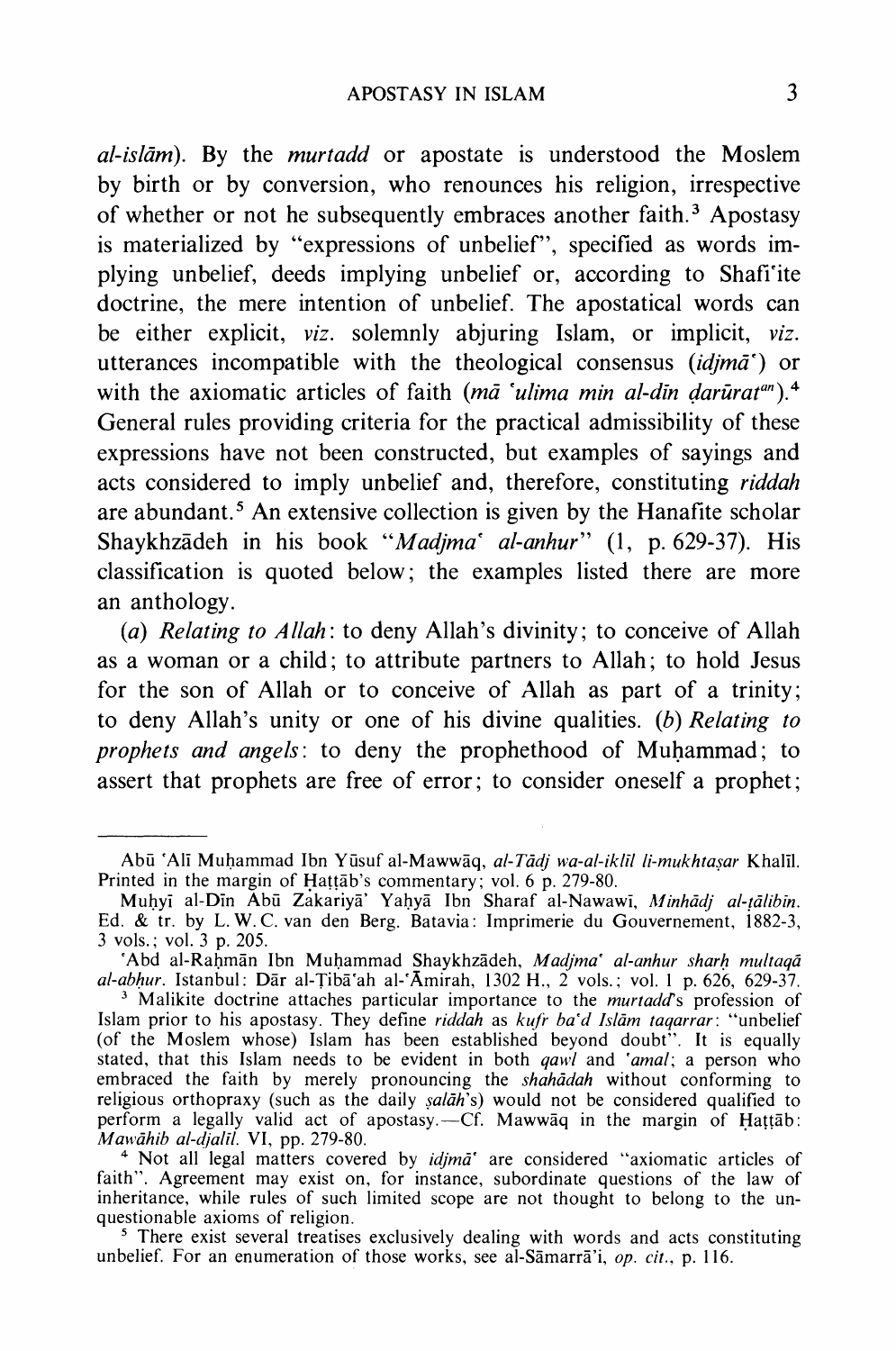**to assert that all animal species have their specific prophets; to declare that the Angel of Death Azra'il does not always correctly fulfil his**  task and occasionally picks the wrong people. (c) Relating to the **Koran, pious formulas (adhkdr) and ritual prayer (salah): to repudiate some of the Scriptures; to add or to omit koranic verses; to assert the createdness of the Koran; to translate the Koran into for instance, the Persian language; to utter the "bismillah"-formula while raising the wineglass or throwing the dice at backgammon. (d) Relating to science ('ilm): to ridicule scholars; to address scholars in a derisive manner as by the diminutive 'uwaylim; to reject the validity of the**  Shari'ah-courts; to prefer an ignorant ascetic (zāhid djāhil) to a sinful **scholar ('alim fisiq). The more miscellaneous expressions of unbelief may be illustrated by the following examples: to pay respect to a**  non-moslem; to celebrate *Nawrūz* (the Iranian New Year); to assert **one's belief in transmigration or in the uncreatedness of the world.6**  A detailed discussion within the *madhahib* on the question whether **the practice of magic arts constitutes apostasy has not resulted in a communis opinio. The Moslem who states his intention to apostatize at a later point in time, is an apostate at the very moment of his annoucement. Sayings not considered to reflect the speaker's inner conviction, such as words spoken in jest, may equally entail riddah (as stated in the Koran).7** 

**Not only the act of apostasy is subject to certain conditions in order to be legally valid, but also with regard to the perpetrator (murtadd) specific qualifications have been laid down. He can perform a legally**  effective act of *riddah* only out of free will *(ikhtivar)*, at an adult age (bulügh), being compos mentis ('āqil), and, as emphasized by the **Malikite school, after his unambiguous and explicit adoption of Islam (cf. note 3).** 

**<sup>6</sup>Certain expressions may carry an ambivalent meaning. If their contents admit several interpretations, Hanafite theory acknowledges only that one, which does not constitute riddah. Cf. Shaykhzadeh: I, p. 626.** 

**<sup>7</sup> Cf. K 9:65-6 (...) Qul a-bi-Allah wa-aydtih wa-rasulih kuntum tastahzi'un. (66) La ta'tadhiriu qad kafartum ba'd imdnikum (...).**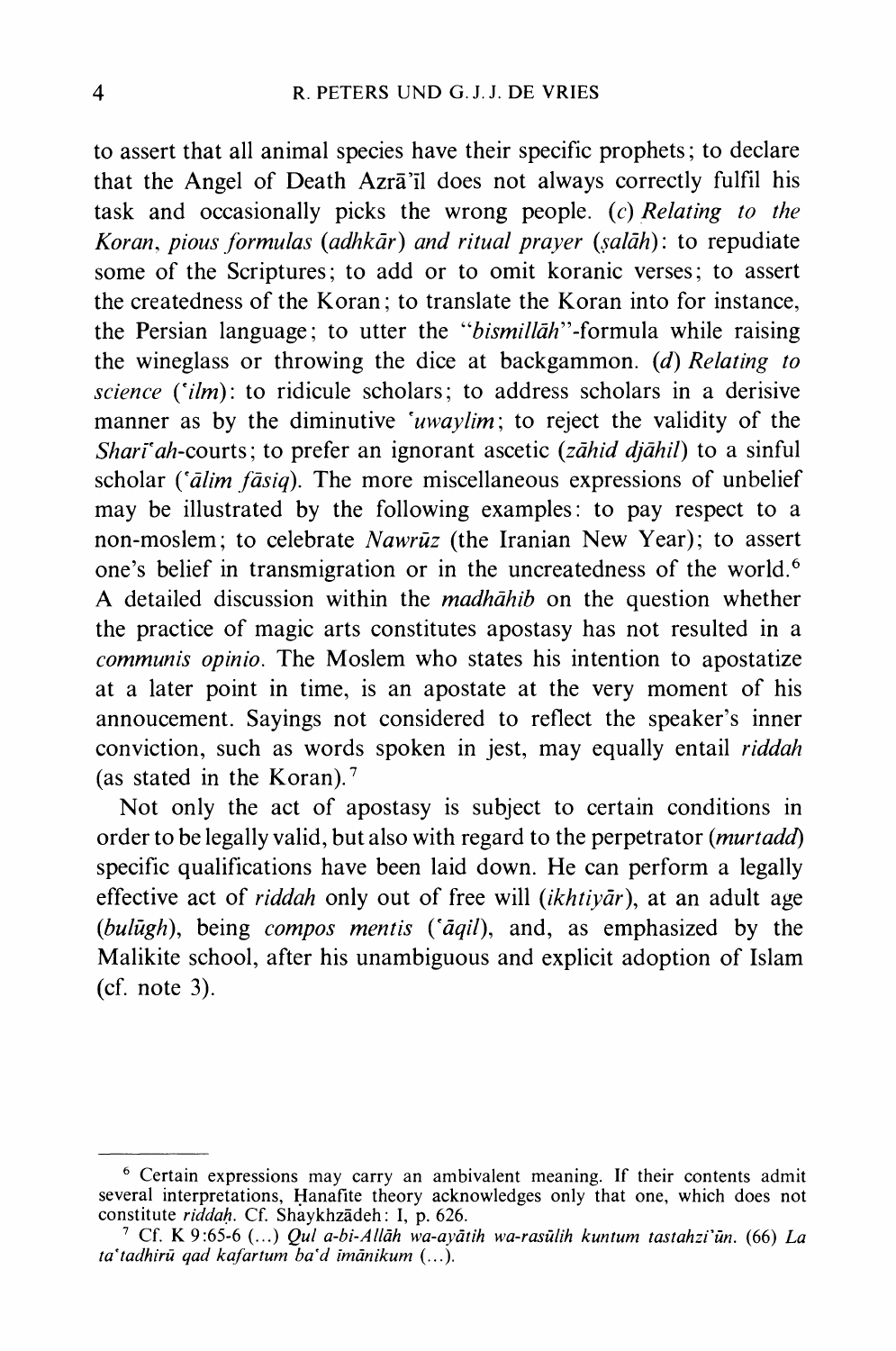## **1.2 The Legal Consequences of Apostasy**

## **Penal Law 8**

**The punishment laid down for apostasy is the death penalty.9 The opinion that this punishment constitutes a hadd or "restrictive ordinance" (the fixed punishment for crimes against religion which have been forbidden or sanctioned by punishment in the Koran) is contested by Hanafite and Shafi'ite lawyers. Hanafite theory excludes some categories from capital punishment; although qualified to perform a valid act of riddah they will not face its ultimate consequence: (a) Women are "kept in hostage" instead. They shall be beaten every three days in order to effect their return to Islam. To justify this exception Hanafite scholars adduce a tradition according to which the prophet disapproved of the killing of females.10 It was also argued, that because of her physical disposition the female apostate could hardly be expected to pose a threat to the Islamic state (the ratio, according to the Hanafite school, for the execution of murtadds). Finally, a woman's submissiveness to her husband was considered to exclude a fully independent judgement on her part, and to render her thus not fully responsible. Shi'ite law equally forbids the execution of female apostates and imposes solitary confinement instead during**  which they shall be beaten at the hours of the *salah*. (b) *Hermaphrodites*.

<sup>&</sup>lt;sup>8</sup> Burhān al-Dīn 'Alī Ibn Abī Bakr al-Marghināni, Al-hidāya sharh bidāyat al**mubtadi'. al-Qahirah: Mustafa al-Babi al-Halabi, n.d., 4 vols.; vol. 2 p. 165.** 

**Badjuri: 2, p. 265-6. Dasuqi: 4, p. 304-6. Ibn Qudamah: 3, p. 516; 519-21. Shaykhzadah: 1, p. 263. Ibn 'Abidin: Radd al-muhtdr 3, p. 394ff.; 403; 412-3; 420. Id.: Madjmui'ah 1, p. 315 and 2, p. 284. Hilli 3, p. 183ff. Hattab 6, p. 281. Mawwaq 6, p. 281-2. Hamawi 2, p. 289. Nawawi 3, p. 208.** 

**<sup>9</sup> The sentence is to be executed by the sword of the Imam or his lieutenant. Other ways of putting the apostate to death (such as burning, drowning, flaying,**  impaling or breaking the bones) are not admitted. The Mamluik sultan Baybars is **reputed to have introduced these disapprovable varieties; cf. Badjiiri, I.c. Beating the apostate to death with clubs is recommended by the Shafi'ite scholar Ibn Suraydj: this prolonged manner of execution would leave the apostate more opportunity to**  revoke his riddah. Cf. al-Māwardī, al-Ahkām al-sultāniyyah wa-al-wilāyāt al-diniyyah. **2nd impr. al-Qahirah; Mustafa al-Babi al-Halabi, 1386/1966, 264 p.; p. 56.** 

<sup>&</sup>lt;sup>10</sup> "When Rabah ibn Rabi'ah once rode out with the Messenger of Allah, he **and the companions of the Messenger of Allah passed by a woman who had been killed. The Messenger of Allah stopped and said: 'She was not capable of fighting'.**  Then he looked at the face of the men and said to one of them: 'Catch up with **Khalid ibn al-Walid [and tell him] that he should not kill children, serfs and women'".**  Cf. Abū Dāwūd: djihād, III; Ibn Mādjah: djihād, 30; Musnad Ibn Hanbal II, 110; **III, 488; IV, 178.**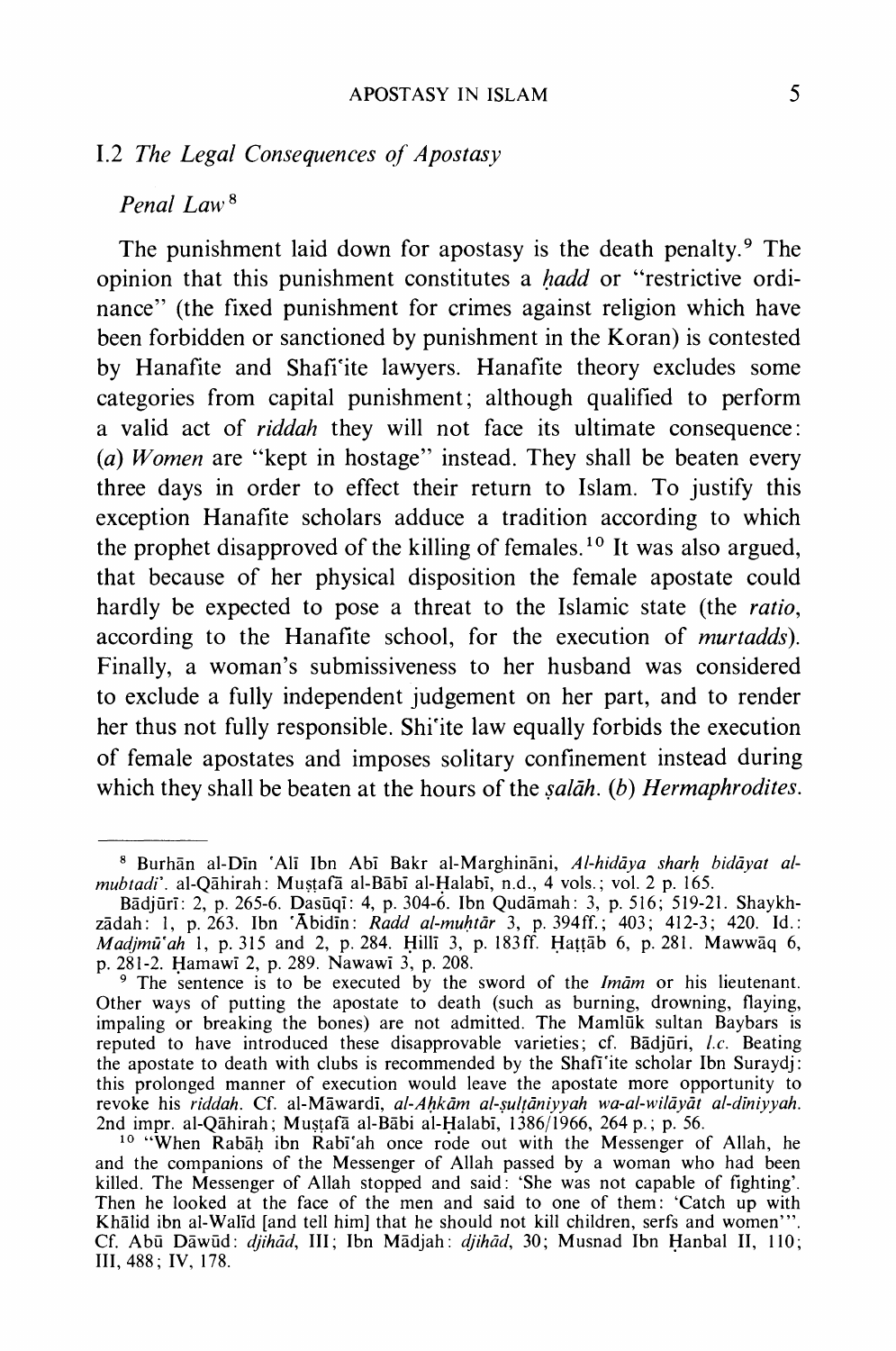**(c) "Discriminating minors", i.e. minors capable of exercising responsible judgement. Although entailing no death sentence, their acts of riddah are deemed legally valid by the Hanafites; according to the remaining schools, no minor is qualified to produce an acceptable apostasy, whether he be "discriminating" or not. (d) Converts to Islam when substantial doubts exist regarding the validity of their conversion**  (like those having adopted Islam under force,<sup>11</sup> in a state of drunken**ness, as an infant independent of the parents, or when the conversion was testified by unreliable witnesses).** 

**The Malikite school equally recognizes the requirement of husn al-isklm: prior to his apostasy the murtadd needs to have been "a good Moslem" (cf. note 3). The other schools, however, make no such distinctions. They advance another tradition ("If someone changes his religion, then kill him" 12 which they interpret as leaving no room for penal differentiation.13 The legal validity of riddah thus having been established, the sentence is not passed on the apostate immedi**ately. He is invited to repent *(istatābah)* and reembrace his former **faith. The orthodox schools acknowledge the possibility of revocation and repentance (tawbah). The Shi'ites only do so with regard to an apostate, born an unbeliever. With the exception of the Hanafites, all scholars even agree, that it is obligatory to exhort the apostate to repent during a certain period or a specific number of times.14** 

<sup>&</sup>lt;sup>11</sup> Goldziher relates the case of Maymūnī (Maimonides) who during his residence **in Spain was compelled to adopt the Islamic faith. When he afterwards assumed leadership of the Jewish community in Egypt, the zealous Moslem Abii al-'Arab accused him of riddah. His adoption of Islam, however, was considered involuntary and Abu al-'Arab's charge was consequently invalidated. Goldziher also quotes the legal opinion delivered by the Mufti of Constantinople, acquitting the Maronite emir Yinus of a similar charge on similar grounds. Cf. I, Goldziher: Vorlesungen uber den Islam. Darmstadt, 1963, p. 310.** 

**<sup>12</sup>Man baddal dinahu fa-'qtulfihu. Cf. Bukhari: djihdd, 2; Muslim: hudud, 1; Tirmidhi: hudfid, 25; Nasa'i: tahrim, 14; Ibn Madjah: hudud, 2; Musnad Ibn Hanbal: I, 2, 7, 282, 283, 323 and V, 231. The following hadith is equally invoked: La yahill**  dam imri' muslim illā bi-iḥdā thalāth. kufr ba'd imān wa-zinā ba'd iḥşān wa-qatl nafs **bi-ghayr najs. Cf. Bukhari: diydt, 6; Muslim: qasamah, 25, 26; Abu Dawud: huduid, 1; Tirmidhi: hudfid, 15; Nasa'i: tahrim, 5, 11, 14; Darimi: siyar, 11; Musnad Ibn Hanbal: I, 61, 63, 65, 70, 123, 382, 428, 444, 465 and VI, 181\*\*, 214. Finally, reference is made to the koranic dyah 9:5 (fa-'qtuli al-mushrikin) and all other verses**  in which the killing of unbelievers is declared to be imperative.<br><sup>13</sup> In order to protect the *foetus*, however, certain precautions are made regarding

<sup>&</sup>lt;sup>13</sup> In order to protect the *foetus*, however, certain precautions are made regarding female apostates. Malikite theory prescribes an adjournment of the execution to determine whether the *murtaddah* is pregnant. If so, she will be put to death only after delivery. Cf. Dasuqi, 4, p. 304. **<sup>14</sup>Reference is made to K 16:125 (Ud'u ild rabbika).**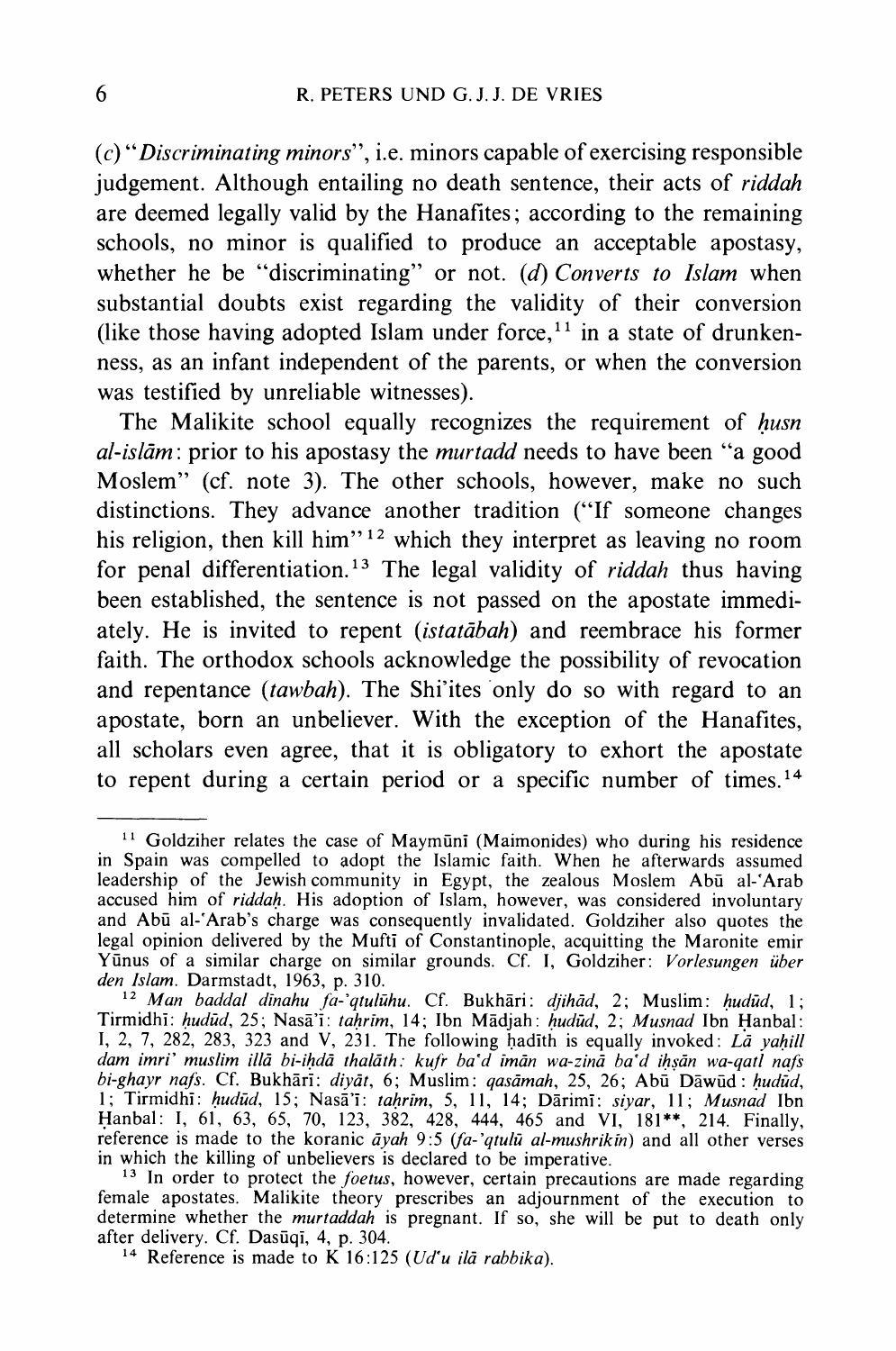**At the same time, some categories, like magicians (suhhar), treacherous**  heretics (zanādīq) and recidivists are excluded from *istatābah*. The **sincerity of their return to the faith cannot be established with reasonable certainty and their apostasy is considered legally irrevocable.** 

 $Civil Law<sup>15</sup>$ 

**The apostate remains legally entitled to his property. His rights to**  dispose of it, however, are in abeyance *(mawqut)*, pending his repen**tance. Upon returning to Islam he is fully reestablished in his rights. The legal effects of the apostate's acts are also suspended. If he fails to repent and dies as an unbeliever, his acts are legally void;16 if he readopts the faith, they are considered to have been legally valid from the beginning and without interruption. According to the Hanafites, the female apostate remains legally capable and in full possession of her rights to dispose of her property, this in accordance with their view that she is not to be put to death. Within the Hanafite school Muhammad al-Shaybani (d. 805) and Abu Yusuf (d. 798) hold that this rule applies to the male apostate as well. They compare him with a criminal awaiting his execution, who does not lose his legal** 

'Abd al-Rahmān al-Djazīrī, Kitāb al-fiqh 'alā al-madhāhib al-arba'ah. 5th impr. **al-Qahirah: al-Maktabah al-Tidjariyyah al-Kubra, n.d., 4 vols.; vol. 4, p. 223-37.** 

**Ahmad al-Husari, al-Nikdh wva-al-qaddyd al-muta'alliqah hih. al-Qahirah: Maktabat al-Kulliyyah ai-Azhariyyah, 1387/1967, 538 p.; p. 455-64.** 

Muhammad Mustafā Shalabī, Ahkām al-mawārith bayn al-fiqh wa-al-qānūn. al-Iskan**dariyyah: al-Maktab al-Misri al-hadith, 1967, 443 p.; p. 92-9.** 

<sup>&</sup>lt;sup>15</sup> Ibn 'Ābidīn: Radd al-muhtār II, 539-40 and III, 414-5, 417, 420. Mawwāq: **VI, 282, 284; Nawawi: II, 209-10, 243, 349-50 and III, 209; Ibn Qudamah: II, 450 and III, 68.522; Marghinani: II, 165-6; Hilli: II, 294, 297-8 and IV, 11-2, 183-4; Dasiqi: II, 270 and IV, 486; Hattab: VI, 282; Badjuri: II, 127-8. Secondary literature not mentioned in note 1:** 

<sup>&#</sup>x27;Umar 'Abdallah, Ahkām al-mawārith fi al-Shari'ah al-Islāmiyyah. 4th enl. and **rev. impr. al-Qahirah: Dar al-Ma'arif, 1385/1966, 408 p.; p. 91-9.** 

**Muhammad Abu Zahrah, al-Ahwal al-Shakhsiyyah. al-Qahirah: Matba'at Mukhaymar, n.d. [ca. 1957], 543 p.; p. 296-7.** 

**K.N. Ahmed, The Muslim Law of Divorce. Islamabad: The Islamic Research Institute, 1972, 1107 p.; p. 793-813.** 

**Neil B. E. Baillie, A Digest of' Moohummudan Law. 4th impr. Lahore: Premier Book House, 1965, 2 vols.; passim, consult indices to both vols.** 

<sup>[</sup>Qadri Pāshā], al-Ahkām al-shar'iyyah fi al-ahwāl al-shakhsiyyah 'alā madhhab al-Imām Abi Hanifah al-Nu'mān. al-Qāhirah: Matba'at al-Sa'ādah, 1327 H., 110 p.; **artt. 303-9, 587.** 

<sup>&#</sup>x27;Abd al-Rahmān al-Sābūnī, Madā hurriyyat al-zawdjayn fi al-talāq. 2nd enl. and **rev. ed. [Bayrut:] Dar al-Fikr, 1968, 2 vols.; vol. 2 p. 967-74.** 

**<sup>16</sup> Cf. K 2:217: Wa-man yartadid minkum 'an dinih fa-yamut wa-huwa kdfir fa-ula'ik habitat a'mcluhum fi al-dunya wa-al-akhirah.**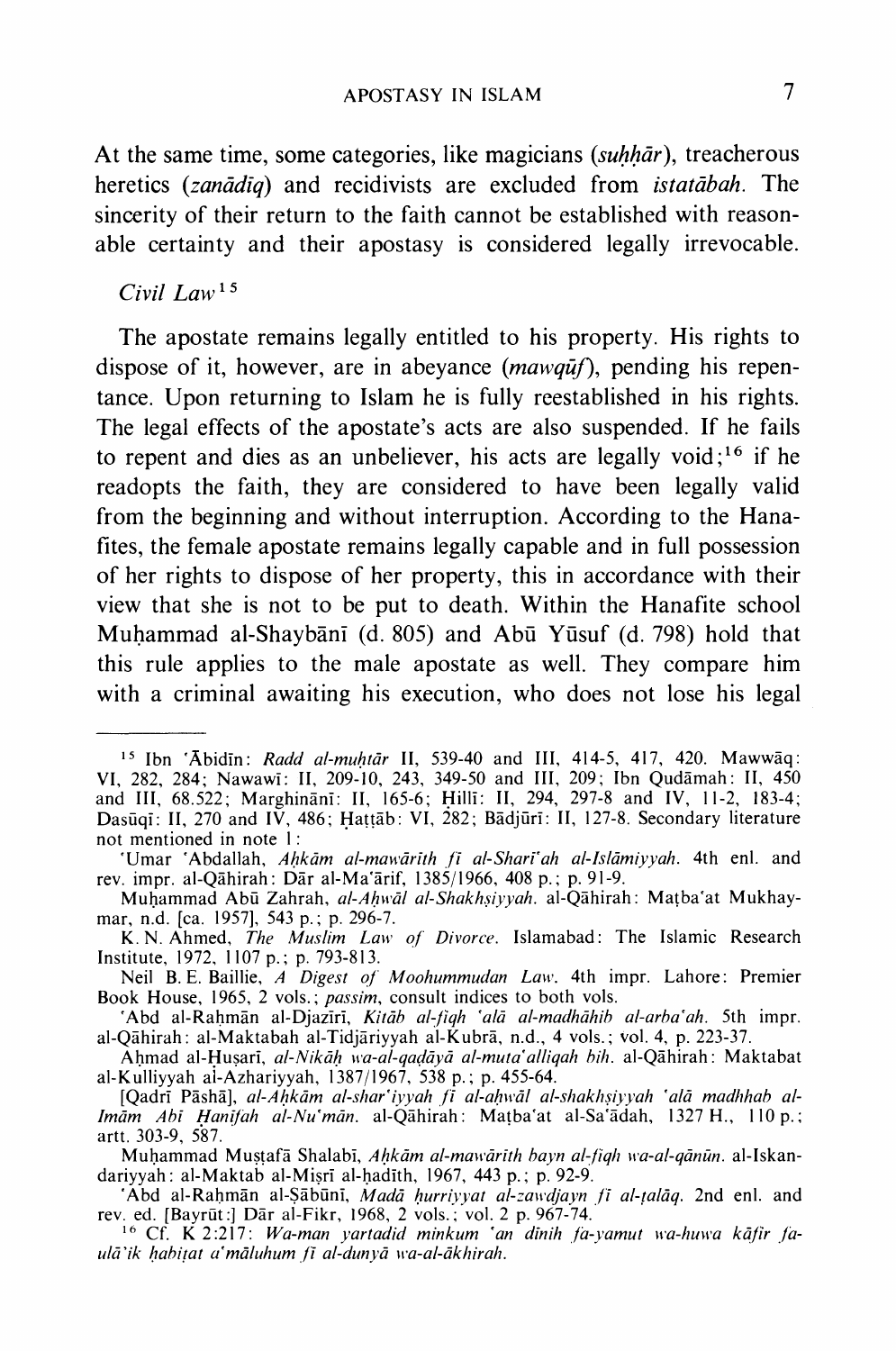**capacity either. The other schools compare him with a harbi or enemy alien (a non-Moslem not belonging to one of the "tolerated" religions and not protected by treaty of armistice), who cannot legally hold property.** 

**The apostate lacks the capacity to inherit, even from those whose co-religionist he has become. This demonstrates that the apostate's exclusion from the right to inherit goes beyond the rule that difference of religion forms a bar to inheritance. His own estate falls upon his**  death to the *Bayt al-Mal* or Public Treasury as it has become  $fay'$ **(enemy property "returning" to the Islamic Treasury without warfare as distinct from ghanimah or booty taken from the enemy after a military victory). Hanafite legal theory regards the apostate's flight to the Dar al-Harb (enemy territory) legally as his death and distinguishes, with regard to the male apostate, between property acquired before the act of apostasy and property acquired after it. The first part of his estate passes to his Moslem heirs, for the Hanafites regard as crucial for the application of the rules of inheritance not the actual moment of his decease, but the moment of the act that necessitated his execution. At that moment, the moment of the act of apostasy, he was technically still a Moslem. The other part becomes fay' and falls to the Public Treasury.17 The estate of the female apostate passes, according to Hanafite law, entirely to her Moslem heirs. The Shi'ites**  and the Hanafite scholars al-Shaybani and Abu Yusuf hold that all **the apostate's property goes upon his death to his Moslem heirs according to the normal rules of succession.** 

**Upon apostasy of one or both partners the marriage contract expires immediately and without need for judicial intervention. This dissolution is considered faskh or nullification, rather than talaq or repudiation. If the apostate repents, a new marriage is to be contracted. However, Shafi'ite and Shi'ite legal theory consider the marriage contract in some cases to be in abeyance during the wife's waiting period ('iddah), so that, if the apostate repents during this** 

**<sup>17</sup>Hanafite doctrine makes an exception for the widow of the apostate. If he is executed during her waiting-period ('iddah), she remains an heir to his property. Hanafite lawyers claim a legal analogy between this situation and the repudiation pronounced by the husband on his deathbed, which is not considered to affect the wife's inheritance claims. A similar rule applies to the succession of the estate of a female Moslem who apostatizes on the deathbed. Cf. Ibn 'Abidin, Radd al-muhtar. 3, 414-5.**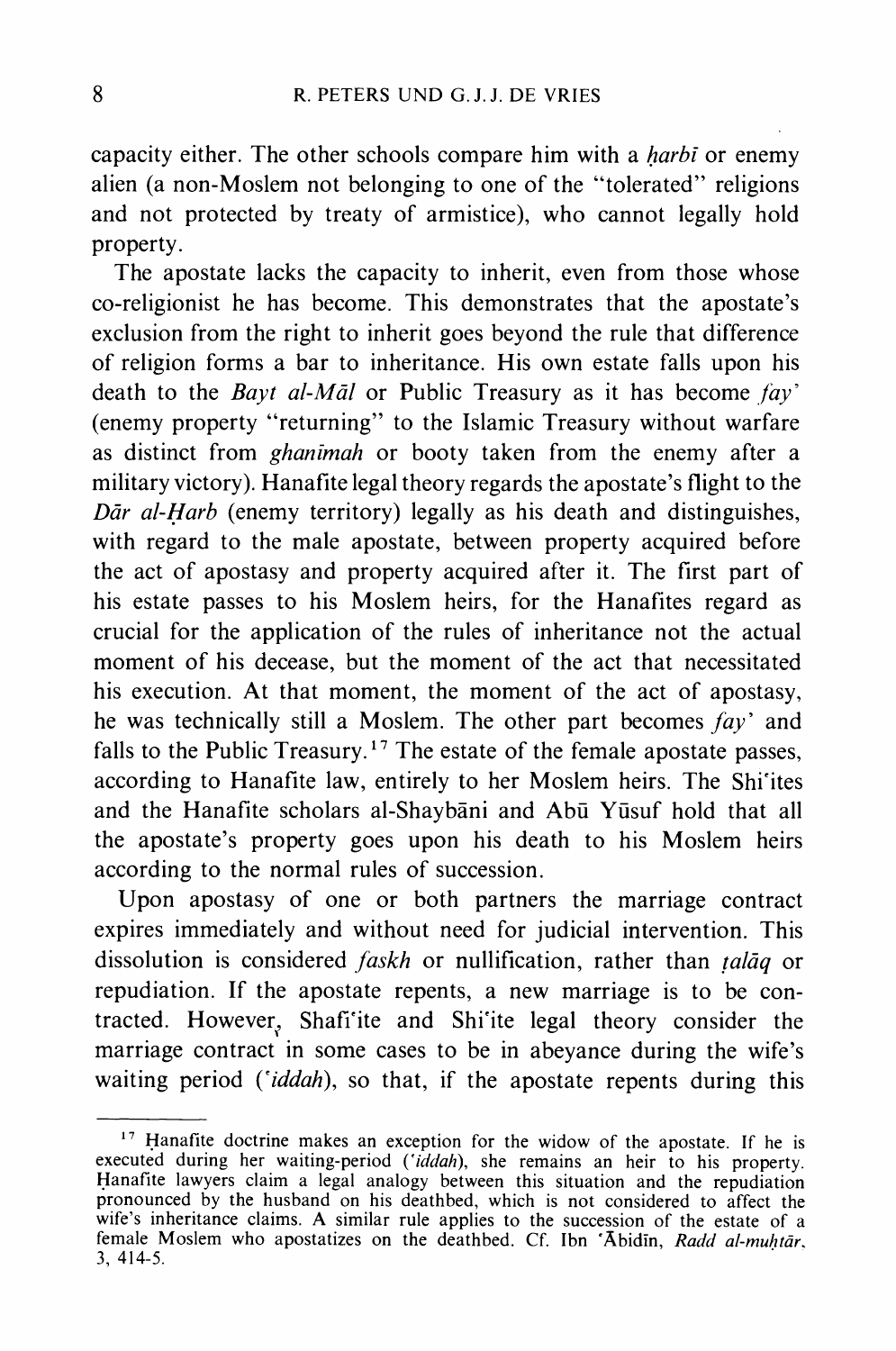**period, the marriage remains valid. The Shafi'ites do so if the apostasy takes place after the consummation (dukhil) of the marriage, the Shi'ites if the apostate was born an unbeliever. Only the Malikite and the Hanafite schools give provisions for the case of a woman apostatizing in order to free herself from the bonds of matrimony, a legal trick still resorted to in countries where there is hardly any social stigma and no penal consequence attached to apostasy, as e.g. in the former Dutch East Indies and British India.'8 The Malikites hold that in this case marriage is not dissolved.** 

**Actually, one can hardly see a point in her doing this, as she will be executed anyway. On the other hand, provisions of this kind do make sense in Hanafite legal theory, according to which the female apostate is not to be killed. The prevalent Hanafite opinion, first put forward by the scholars of Bukhara, is that the former husband, upon repentance of the wife, can claim that the judge conclude a new marriage between them for a dower (mahr) of trifling value, the wife's consent not being required. Besides this prevailing view, there are, within the Hanafite school, two other opinions: the scholars of Balkh held that apostasy of the wife never dissolves marriage; the other opinion is that upon apostasy women become slaves. In present times one can hear voices advocating that the rule of the Balkh scholars should be applied in court.19 In former British India this rule has been introduced by statute, viz. section 4 of the Dissolution of Muslim Marriages Act, 1939.20** 

## **II. Apostasy in Modern Islam**

#### **II.1 Who is an Apostate?**

**As we shall see below, the question whether one is an apostate or not still has very important legal effects. In most cases there is no problem: a Moslem who formally embraces another religion or** 

**<sup>18</sup>G.F. Pijper, Echtscheiding en Apostasie. In: G.F. Pijper, Fragmenta Islamica.**  Studiën over het Islamisme en Nederlandsch-Indië. Leiden: Brill, 1934, 195 p.; p. 79-94. **A.A.A. Fyzee, Outlines of Muhammadan Law. 3rd ed. London: Oxford University Press, 1964, 509 p.; p. 171.** 

**<sup>19</sup> Djaziri, op. cit. 4, p. 224.** 

**<sup>20</sup>Fyzee, op. cit., p. 171; Mulla, Principles of Mahomedan Law. 16th ed. by M. Hidayatullah and R. K. P. Shankardass, Bombay: Tripathi Private Ltd, 1968, lxii + 392 p.; p. 344.**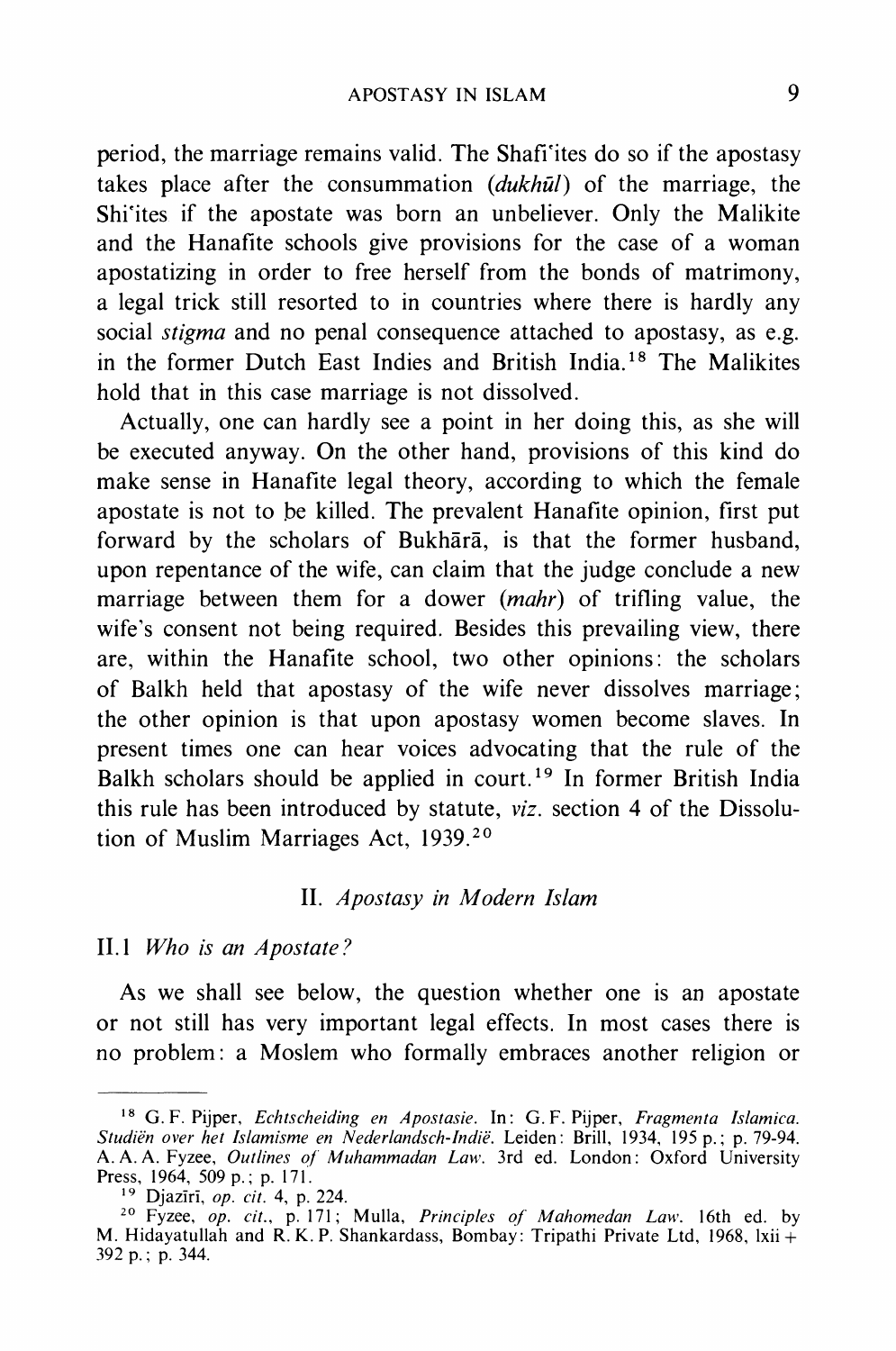**who explicitly renounces Islam is an apostate. In cases where this is not so obvious, the scholars still apply the criterion mentioned in I.1: one becomes an unbeliever by denying those religious tenets and prescriptions that one must necessarily know, or by committing acts of contempt for Allah, the Koran or Mohammed.21 It was the emer**gence of new sects like the *Ahmadiyyah* and the *Bahā'iyyah*, who **considered themselves as Islamic or, at least, as an offspring of Islam, that gave rise to problems. At the same time the spreading political of ideologies like socialism and communism raised the question whether adherents of these ideologies could still be considered as Moslems.** 

The *Ahmadi's* of the Qadiyani-branch, who regard the founder of **their sect, Mirza Ghulam Ahmad, as a prophet, are generally considered as unbelievers.22 Nevertheless in former British India a court decided in 1922 that a Moslem who became an Ahmadi was not to** 

**When 'Abd al-Hamid Bakhit, a history professor at al-Azhar-University who, in 1955, published a sensational article on dispensation for fasting during Ramadan, was summoned to the disciplinary council of al-Azhar, the text of the summons alluded to this classical formula where it said: "... on the ground of the article which he published in the newspaper al-Akhbar ... under the title "Permissibility of breaking the fast during Ramadan and its conditions", and which contained opinions obviously contrary to those rules of fasting that almost necessarily must be known as belonging**  to the Islamic religion (... al-mukhālafāt al-șariḥah li-aḥkām al-șawm allati takād **takun ma'lumah min al-din al-Islami bi-al-darurah). Cf. Madjallat al-Azhar 1374 H., p. 1135. For the Bakhit-case see: J. Jomier & J. Corbon, Le Ramadan au Caire, en 1956. Melanges de l'Institut Dominicain des Etudes Orientales, 3 (1956), p. 1-71; especially p. 46-48.** 

**On January 7th 1970, after the appearance of Sadiq Djalal al-'Azm's book "Naqd al-fikr al-dini" (Bayrut: Dar al-Tali'ah, 1969, 230 p.) the Lebanese Dar al-Fatwa**  issued a *fatwa* declaring al-'Azm a *murtadd*, on the ground that he questioned uncontestably established Islamic doctrines (musallamāt qat'iyyāt al-thubut fi al-Islām). For the German translation of this fatwa, see: Stefan Wild, Gott und Mensch in Libanon. **Der Islam, 48 (1972), p. 230-1.** 

<sup>22</sup> Cf.: Hasanayn Muhammad Makhlūf, Fatāwā shar'iyyah wa-buhūth Islāmiyyah. **2nd impr. al-Qahirah: Mustafa al-Bgbi al-Halabi. 1385-1965, 2 vols.; vol. 1 p. 86-96. This fatwa was issued in 1953 on the request of a group of Pakistanis and also published in Urdu.** 

**F. M. Pareja a.o., Islamologie. Beyrouth: Imprimerie Catholique, 1957-63, 1148 p.; p. 670.** 

**<sup>21</sup>Cf. Muhammad 'Abduh wa-Muhammad Rashid Rida, Tafsir al-Mandr, vols. 1-8, 3rd impr.; vols. 9-11, 2nd impr.; vol. 12, 1st impr. al-Qahirah: Dar al-Manar, 1367- 72 H., 12 vols.; vol. 1 p. 140.** 

**Muhammad Rashid Rida, Takfir muslim bi-ma la yasihh 'indah min masa'il al-din. Madjallat al-Mandr, 19 (1916) p. 279 (also publ. in: Id., Fatdwd. Djama'ahd wa**h*aqqaqahā Salāh al-Din al-Munadjdjid wa-Yūsuf Q. Khūri.* Bayrūt: Dār al-Kitāb al-**Djadid, 1390/1970, 4 vols.; vol. 4 p. 1309. Mahmud Shaltit, al-Islam, 'Aqidah wa-Shari'ah. al-Qahirah: Dar al-Qalam, n.d., 574 p.; p. 292.**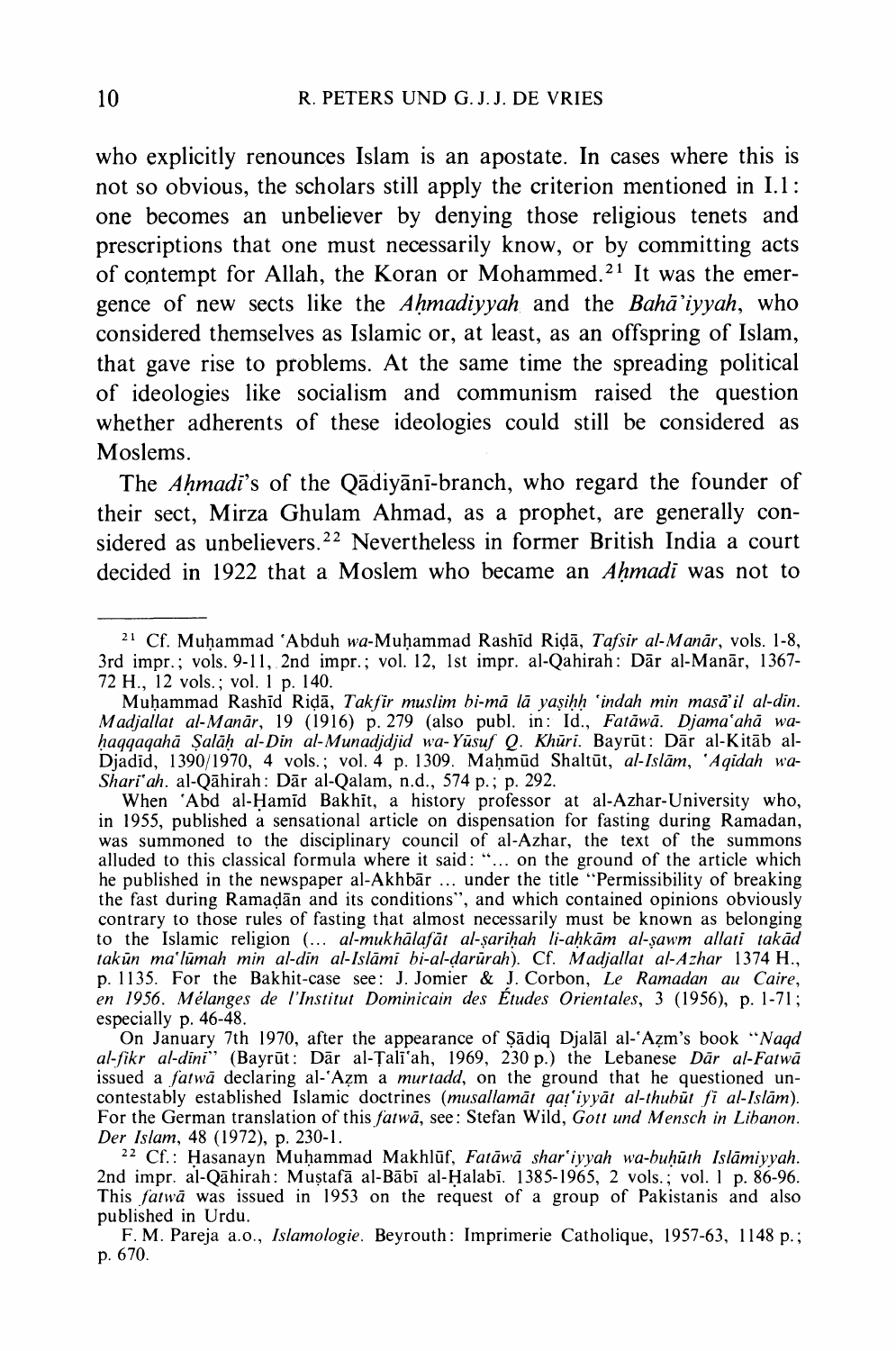**be considered an apostate.23 Apparently this decision was prompted by a general principle of Anglo-Mohammedan law, viz. the elimination of religious discrimination where possible. When Pakistan came into being as an independent Islamic state, the position of the Ahmadis became a very serious political issue. The government was put under heavy political pressure to place the Ahmadiyyah outside the boundaries of Islam. However, the government did not yield to this pressure and finally this movement failed.24** 

As for the *Bahā'i* faith, there is not the slightest doubt that this **sect cannot be regarded as Islamic, as its founders are venerated as prophets and as their prescriptions concerning e.g. praying and fasting are totally different from those of the Shari'ah. Many authoritative**  legal opinions (fatwas) confirm that Moslems, turning Baha'i, are **apostates.25 In Egypt, the highest administrative court (Madjlis al-**Dawlah) decided accordingly, when a Baha<sup>'</sup> i employee of the Egyptian **State Railroad Company applied for a marriage allowance.26** 

**Several Moslem scholars regard communists as unbelievers, as the**  tenets of Marxism are incompatible with Islam.<sup>27</sup> The *Fatwa* Committee of al-Azhar took a similar stand when asked for a *fatwa* by **a man whose daughter was betrothed to a young man from a Moslem**  family, who was a known communist. The Fatwa Committee stated **that a marriage concluded with him would be null and void, as he must be considered an apostate.28** 

**It is a moot point whether those who refuse to judge, or to be judged, according to the Shari'ah are apostates. The Koran reads:** 

**<sup>23</sup>Asaf A. A. Fyzee, Cases in the Mohammadan Law of India and Pakistan. Oxford: Clarendon Press, 1965, xxxvi + 573 p.; p. 57-67.** 

<sup>&</sup>lt;sup>24</sup> Leonard Binder, Religion and Politics in Pakistan. Berkeley/Los Angeles: Univ. **of California Press, 1961, 440 p.; p. 259-97 et passim.** 

<sup>&</sup>lt;sup>25</sup> Cf. Muhammad Rashid Ridā, Du'āt al-Bahā'iyyah wa-Madjallat al-Bayān al-Misri. Madjallat al-Manār 17 (1914), p. 178-80 (also published in his Fatāwā, vol. 4, **p. 1245-7).** 

Makhlūf, *Fatāwā*, vol. 1, p. 84-5.

al-Bahā'iyyūn malāhidah murtaddūn. Fatwā. Madjallat al-Azhar, 1373 H., p. 1102. **Hal vadjuz zawddj al-muslimah bi-al-Bahd'i? Fatwd. Madjallat al-Azhar, 1373 H., p. 1193.** 

<sup>&</sup>lt;sup>26</sup> Mahkamat al-qadā' al-idārī bi-Madjlis al-Dawlah, al-Dā'irah al-rābi'ah, 11-6 '52. **Integrally published in: 'Ali 'All Mansur, al-Baha'iyyah bayn al-Shari'ah iwa-al-qanun. 2nd impr. Bayrut: al-Maktab al-Islami, 1391 H., 54 p.** 

<sup>&</sup>lt;sup>27</sup> Cf. Makhlūf, Fatāwā, vol. 1, p. 81-3. Sāmarrā'i, Ahkām, p. 83-90.

<sup>&</sup>lt;sup>28</sup> al-Ahrām, 9-8 '65, p. 1. According to Sāmarrā'i, Ahkām, p. 84, Iraqi 'ulamā' had previously issued a similar fatwa.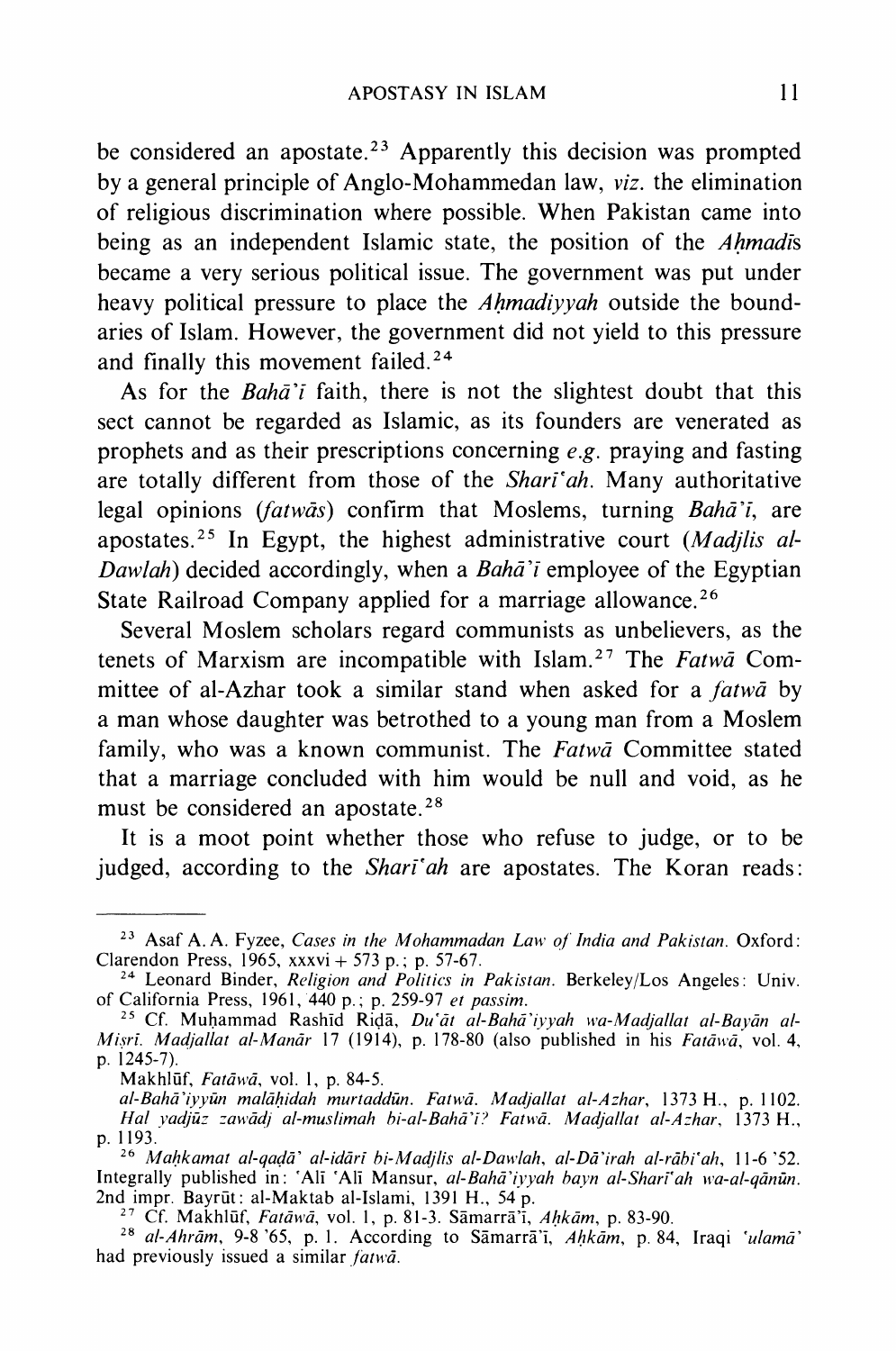**"Those who do not judge according to what Allah has sent down, they are the unbelievers" (K 5:44). Nevertheless Muhammad Rashid Rida and Mahmud Shaltiit do not take this verse literally. In their opinion a judge or a lawgiver only becomes an apostate if, within the territory of Islam, he judges according to laws or enacts laws,**  that are contrary to an immutable  $(qat^{\dagger}$  and not *idjtihadi*) rule of the Shari'ah, and if he does so because he thinks the non-Islamic rule **is better and more just than the Islamic rule.29 A stricter doctrine is advocated by 'Abd al-Qadir 'Awdah, one of the leaders of the Society of Moslem Brethren.30 The question whether those who refuse to be judged according to the Shari'ah should be regarded as apostates became a serious political issue in Tunisia. In 1923 the French had made it possible for Tunisians to obtain French nationality. This**  implied that the *naturalisé* would be judged by the French courts in **Tunisia, according to French law. The nationalist movement in Tunisia launched a campaign against this naturalisation law in 1932 declaring that the naturalise should be considered an apostate. In December 1932 the mufti of Bizerta issued a fatwa declaring that a naturalise, being an apostate, could not be buried in a moslem cemetery. However, this view was not shared by the leading Tunisian muftis. The**  Hanafite *mufti* issued a *fatwa* stating that naturalisation did not imply apostasy; the Malikite *mufti*, al-Tāhir Ibn 'Āshūr, emphasized **the possibility of repentance before a Moslem judge. Broadly speaking**  one can say that the 'ulama' did not use their religious authority **to condone this nationalisation law. Yet there was much unrest among the people and finally the authorities had to yield by opening**  special cemeteries for *naturalisés*. Though not as outspoken as in **Tunisia, also in Algeria there was opposition against naturalisation on the same ground.31** 

<sup>&</sup>lt;sup>29</sup> Mahmūd Shaltūt, al-Fatāwā, dirāsah li-mushkilāt al-muslim al-mu'āsir fī havātih **al-yawmiyyah wa-al-'dmmah, al-Qahirah: Dar al-Shuruq, 1969, 403 p.; p. 37-9.** 

**<sup>&#</sup>x27;Abduh & Rida, Tafsir al-Manar, vol. 6, p. 405ff.** 

**<sup>30</sup>'Awdah, op. cit., vol. 2, p. 708-11. <sup>31</sup>Cf. Charles A. Micaud a.o., Tunisia, the Politics of Modernization, London: Pall Mall Press, 1964, 205 p.; p. 60-2. Oriente Moderno 13 (1933), p. 381-6.** 

**<sup>&#</sup>x27;Allal al-Fasi, al-Harakah al-istiqlaliyyah fl al-Maghrib al-'Arabi. al-Qahirah: Ladjnat al-thaqafah al-wataniyyah li-Hizb al-Istiqlal, 1368/1948, 560 p.; p. 73.** 

**Ali Merad, Le refbrmisme musulman en Algerie de 1925 d 1940. Paris/La Haye: Mouton, 1967, 472 p.; p. 406-8.**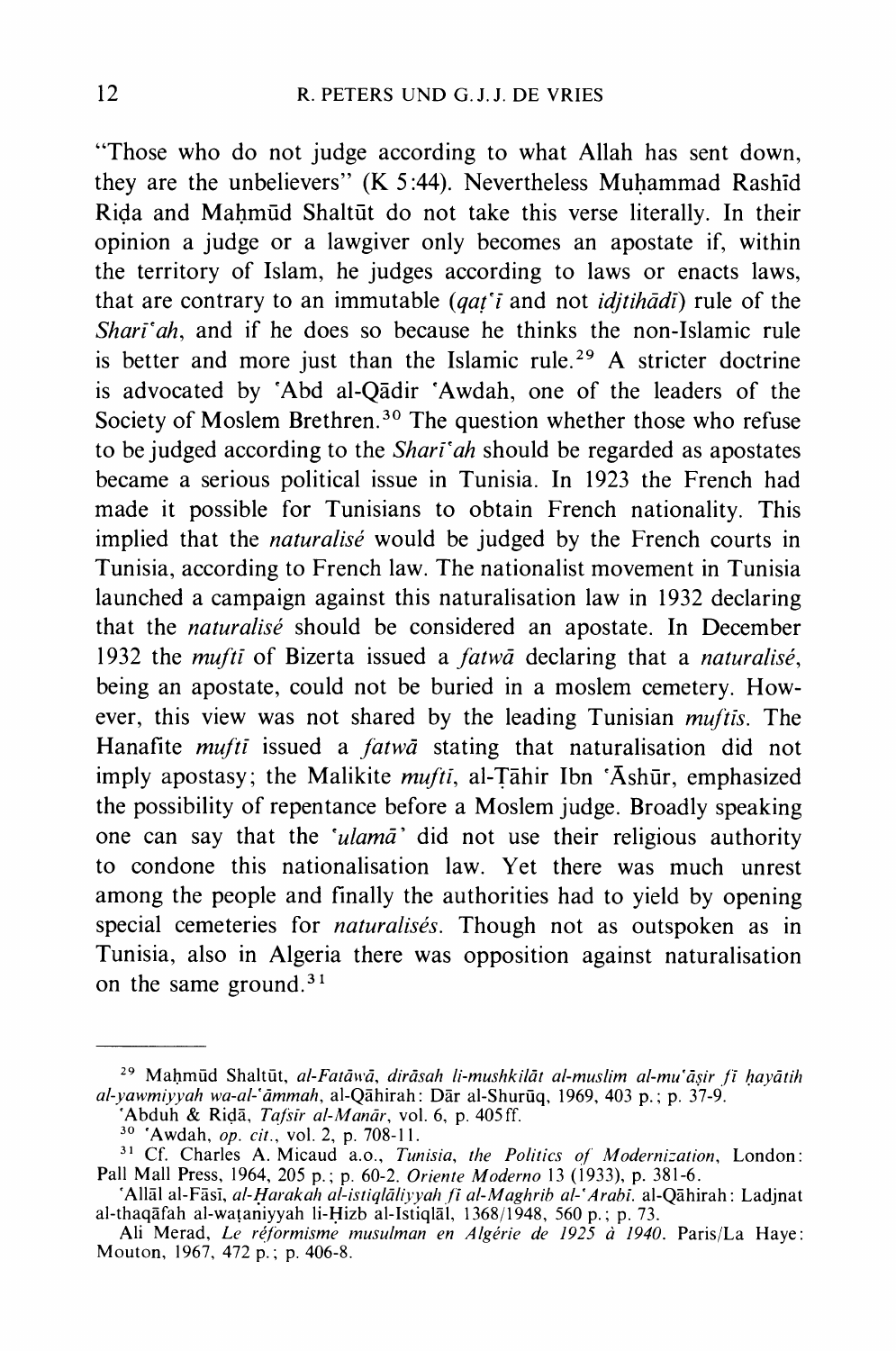#### **11.2 The Penalty for Apostasy**

**There is no evidence that apostates are still being put to death in Islamic countries. Though in Saudi Arabia the Shari'ah is officially still in force,32 no contemporary cases of executions of apostates have been reported, which may be due to the fact that apostasy does not occur. In the Ottoman Empire and Egypt, the last cases of capital punishment for apostasy date from the first half of the last century. Edward William Lane, who lived in Egypt, with intermissions, from 1825 to 1835, relates how a female apostate was strangled and then cast into the Nile.33 In 1843 an Armenian youth, who had once accepted Islam, but later returned to his former belief, was beheaded in Istanbul. The Western powers, lead by Great Britain, seized the opportunity to launch a campaign against the Ottoman Empire in order to obtain complete freedom for Christian missionaries to work amongst the Moslems. This was successful and on March 21st 1844 Sultan Abdulmecid gave the British Envoy Stratford Canning (later Stratford de Redcliffe) a written pledge as follows: "The Sublime Porte engages to take effectual measures to prevent henceforward the persecution and putting to death of a Christian who is an apostate".34** 

**In this century some isolated instances have been recorded in Afghanistan. In 1903 and 1925, Moslems converted to Ahmadiyyah were condemned to be stoned to death.35 Recently a curious trial was held in Morocco. On December 14th 1962 the criminal court of Nador condemned some schoolteachers who had been converted to Baha'iyyah, to death on the accusation of rebellion, formation of criminal bands and disturbance of religious practices. Fortunately on December 13th 1963, this verdict was quashed by the Court of Appeal in Rabat with the argument that none of the charges brought** 

<sup>&</sup>lt;sup>32</sup> Subhi Mahmasani, al-Awda<sup>t</sup> al-tashri'iyyah fi al-duwal al-'Arabiyyah. 2nd enl. **rev. ed. Bayrut: Dar al-'Ilm li-al-Malayin, 1962, 541 p.; p. 364-5.** 

**<sup>33</sup>Edward W. Lane, Manners and Customs of the Modern Egyptians. London: Alexander Gardner, 1895, 595 p.; p. 122.** 

**<sup>34</sup>Stanley Lane-Poole, The Life of the Rt. Hon. Stratford Canning. London: Green & Co, 1888, 2 vols.; vol. 2, p. 89-98** 

**<sup>35</sup>Oriente Moderno 5 (1925), p. 128. Pareja a.o., Islamologie, p. 670. Rahman, Punishment, p. 6, relates that this incident occasioned a discussion between two Indian vernacular daily newspaper about the question whether the apostate should be killed or not.**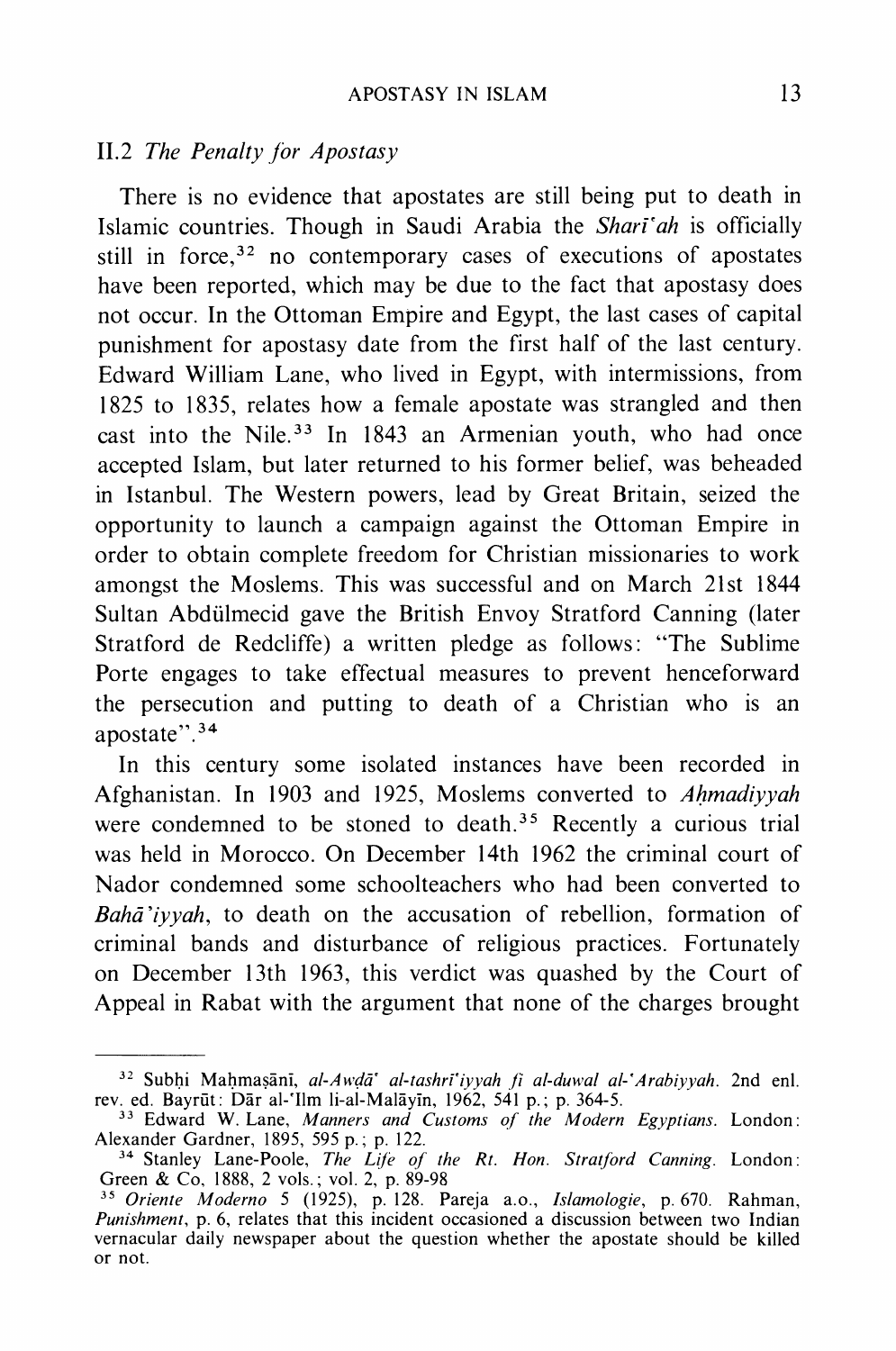**against them was conclusively proven so that it appeared that the only reason for their condemnation was their apostasy.36** 

**Though apostasy no longer falls under criminal law, the question whether the apostate should be put to death is still debated in Islamic circles. Modernists37 hold that the apostate cannot be put to death on the mere ground of his apostasy. This should only be done if he is also a danger to the Islamic state. They adduce the following arguments: No verse in the Koran prescribes capital punishment for the apostate qua apostate; on the contrary, verses like K 2:218 and K 3:86-97 clearly envisage a natural death for the apostate. Moreover, K 4:89 and 90 (Bell's translation: ... If then they withdraw from you, and do not fight against you, but offer you peace, Allah hath not opened for you a way against them. ... If they do not withdraw from you, and offer you peace, and restrain their hands, take them and kill them wherever ye come upon them), verses that have not been abrogated by any other verse, offer proof that only the dangerous, aggressive apostate may be killed. A further argument is that capital punishment for apostasy is founded on two Traditions (see note 12) that are contrary to the explicit Koranic rulings of K 4:89 and 90. There exist a much debated controversy on the question whether a Tradition can abrogate a Koranic rule. Whether in this case these Traditions can abrogate the Koranic ruling is even more** 

**<sup>36</sup>Journal de Droit International 93 (1966), p. 383.** 

<sup>&</sup>lt;sup>37</sup>**'Abduh & Rida, Tafsir al-Manar**, vol. 5, p. 327. Muhammad Rashid Rida, **al-Djawab 'an mas'alat hurriyyat al-din wa-qatl al-murtadd. Madjallat al-Mandr 23 (1922), p. 187-91 (also publ. in Fatdwa, vol. 4, p. 1539-43).** 

Id., al-Idjtihad fi al-din wa-qatl al-murtadd. Madjallat al-Manar 10 (1907), p. 288 (also publ. in Fatawa, vol. 2, p. 576-7). Shaltūt, al-Islām 'agidah wa-shari'ah, p. 292-3. **Rahman, Punishment, passim. The Ahmadiyyah hold similar views. Cf. Muhammad Ali, The Holy Qur'an. Arabic Text, Translation and Commentary. 4th ed. Lahore: Ahmadiyyah Anjuman Isha'at Islam, 1951, 1254 p.; p. 91-2. Id., De Religie van den Islam. Tr. fr. engl. by Soedewo. Batavia: Ahmadijah Beweging Indonesia, 1938, 582 p.; p. 421-7.** 

**<sup>&#</sup>x27;Uthman Safi in his book "Aid hdmish naqd al-fikr al-dini" (Bayriit, Dar al-Tali'ah, 1970, 102 p.), the publication of which was occasioned by the appearance of Sadiq Djalal al-'Azm's book "Naqd al-fikr al-dini", concludes that in present-day society the apostate should not be punished. His arguments, however, do not touch on the Islamic doctrine of apostasy itself, but are derived from his views, revolutionary for Islamic circles, on the relationship between Islamic and secular laws. He beliefs in the supremacy of man-made law, i.e. law made by a constitutional legislator. As there is no Islamic country at the present time in which laws exist that regard apostasy**  as a penal offence, apostates cannot be punished. Even if there were such laws, Safi continues, many apostates could not be punished as the required criminal intention **is often lacking.-Cf. Safi, op. cit., p. 87-93.**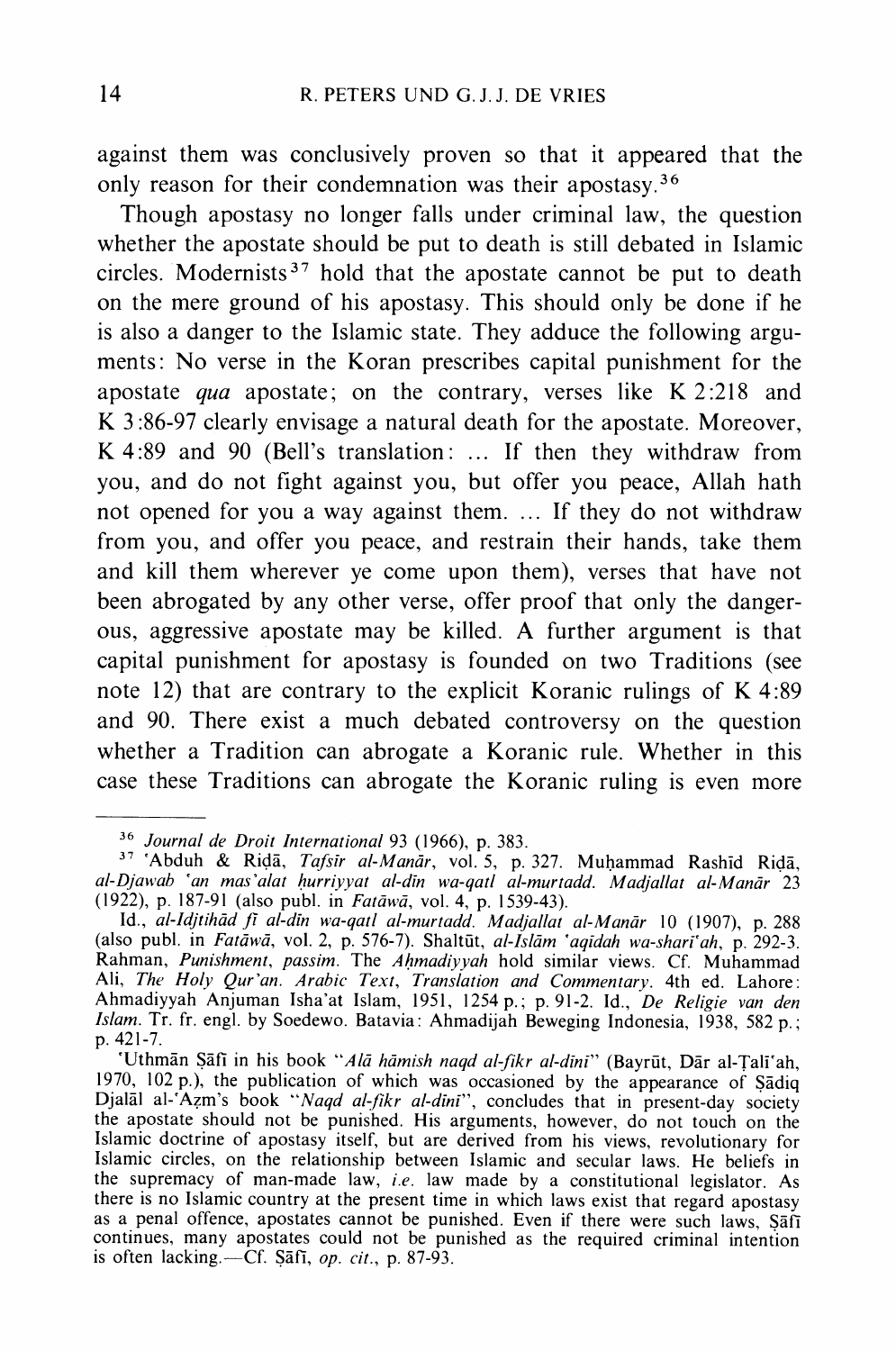**doubtful, as they belong to the category of Traditions relying on**  only one authority (khabar al-āhād) and were not widely known **amongst the Companions of the Prophet. So, even if one accepts the authenticity of these Traditions, they cannot contradict the Koran. Therefore, they must be interpreted as referring only to the inimical and fighting apostates. If one rejects however the above mentioned Traditions as spurious, the fact that apostates were killed in the first period of Islam can be explained as a relic of the Djdhiliyyah when everybody who was not formally protected, could be killed, or as the application of martial law (siyasah 'urfiyyah 'askariyyah), necessitated by rebellion and disturbances. Finally the argument is put forward that killing the apostate must be considered as compulsion in religion, which has been forbidden in K 2:256 (There is no compulsion in religion), though this verse was traditionally interpreted in a different way.38** 

**A very detailed plea against capital punishment of the apostate was put forward by 'Abd al-Muta'ali al-Sa'idi in his book entitled**  "al-Hurriyyah al-diniyyah fi al-Islām" (Religious freedom in Islam).<sup>39</sup> In addition to the aforementioned arguments,<sup>40</sup> al-Sa'idi refers to **an isolated opinion of Ibrahim al-Nakha'i (d. 95 or 96 H.) that the**  apostate should forever be asked to repent (an yustatab abad<sup>an</sup>), **from which it can be inferred that he may not be killed.41 However, this should not mean, as some scholars say, that the apostate should** 

<sup>39</sup> 'Abd al-Muta'ali al-Sa'idi, al-Hurriyyah al-diniyyah fi al-Islām. 2nd impr. al-**Qahirah: Dar al-Fikr al-'Arabi, n.d. (probably second half of the fifties), 179 p.** 

**<sup>40</sup>Sa'idi, op. cit., p. 72, 149, 170-1.** 

**<sup>38</sup>According to some classical scholars this verse had been abrogated by later**  verses. Others held this rule only to be valid with regard to those from whom *djizyah* **can be accepted. The current interpretation of this verse, however, was that it forbids**  compulsion to things that are wrong (batil) but not compulsion to accept the truth. **Cf. Abu Bakr Muhammad Ibn 'Abd Allah Ibn al-'Arabi, Ahkam al-Qur'an. Tahqiq 'All Muhammad al-Badjdawi. 2nd impr. al-Qahirah: 'Tsa al-Babi al-Halabi, 1387-8/ 1967-8, 4 vols.; vol. 1 p. 233.** 

**<sup>41</sup>Sa'idi, op. cit., p. 72, 148, 156. This opinion can be found in: Abu Muhammad**  'Ali Ibn Ahmad Ibn Sa'id Ibn Hazm, al-Muhalla. Tahqiq Ahmad Shakir. Bayrut: **al-Maktab al-Tidjari li-al-Tiba'ah wa-al-Nashr wa-al-Tawzi', n.d., 11 parts in 8 vols.; part 11 p. 189 and 191; and also in: 'Abd Allah Ibn Ahmad Ibn Muhammad Ibn**  Qudāmah, *al-Mughni sharh mukhtasar* al-Khiraqī. *Tahqiq Tāhā Muhammad al-Zayni*, **Mahmud 'Abd al-Wahhdb Fdyid wa-'Abd al-Qddir Ahmad 'Atd'. al-Qahirah: Maktabat al-Qahirah, 1389/1969, 9 vols.; vol. 9 p. 6. Sa'idi's conclusion that the apostate's life should be spared is, however, not consistent with al-Nakha'i's opinion that the female apostate should be killed, mentioned in: Ibn Qudamah, al-Mughni, vol. 9 p. 3-4.**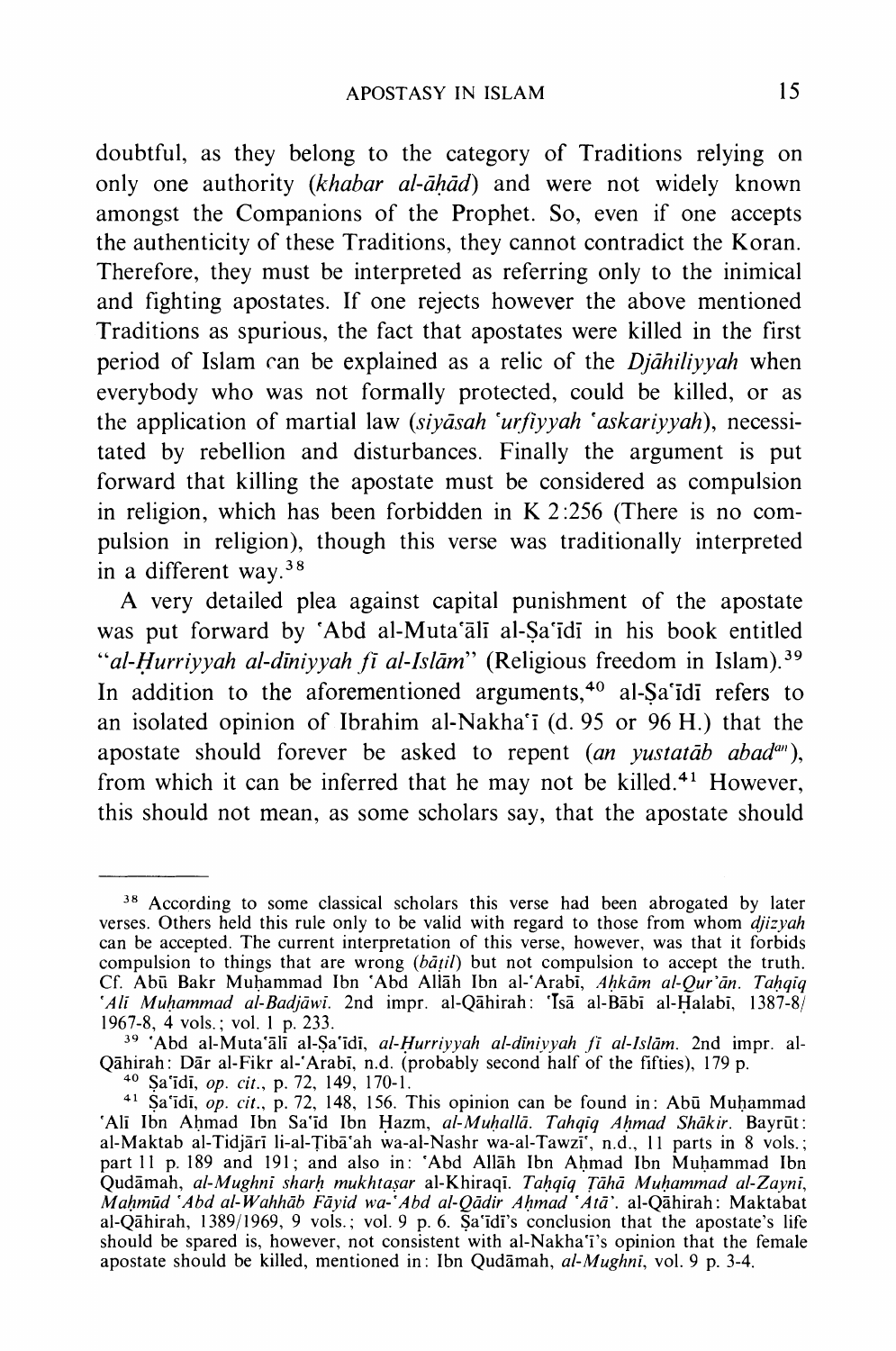**be kept in jail until he repents.42 According to al-Sa'idi there should not be any difference between an apostate and a born unbeliever (kafir asli). The Moslems have the obligation of inviting them to be converted. That is as far as they can go with regard to the apostate. For if the repentance of the apostate is caused by the fear of death or lifelong imprisonment, it is a form of compulsion, which is explicitly forbidden in the Koran.43 Though al-Sa'idi goes a long way in offering scriptural evidence for his opinions, he states very clearly that his motives are upholding the principle of freedom of religion in Islam and reconciliation of Islam with the actual situation of the Moslems.44 In order to attain these goals he claims the right to free interpretation of the sources (idjtihad) which in some cases may result in adopting a week and isolated opinion, if this opinion is better suited to modern circumstances.45** 

**Contrary to these modernist ideas, there are still many Moslem**  scholars who adhere to the classical doctrine. However, *vis-à-vis* these **views, these scholars were more or less compelled to defend their position and clarify their concepts. Only the very traditionalistic**  authors refused to do so, as—according to them—the *Shari'ah* is **beyond defence or justification.46 The commonest argument in support of the death penalty for the apostate is based on the principle that Islam is not only a religion, but also a social and political order. A person who disagrees with the basis of organized society has only two alternatives open to him: he may either go out of the boundaries of the society's operation or submit to deprivation of all rights as a citizen. As the latter state would be worse than death, it is better to kill him.47** 

**Generally the danger the apostate constitutes for Islamic society is emphasized. By abandoning Islam one rebels against the Islamic** 

<sup>47</sup> Abū al-A'lā Mawdūdi, Murtadd ki sazā islāmi qānūn men. 4th ed. Lahore: **Islamic publications, 1963; p. 45-8. Quoted from Rahman, Punishment, p. 120-1.** 

**<sup>42</sup>Sa'idi, op. cit., p. 167-9.** 

**<sup>43</sup>Sa'idi, op. cit., p. 158-60.** 

**<sup>44</sup>Sa'idi, op. cit., p. 73, 156, 160.** 

**<sup>4</sup>Sa'idi, op. cit., p. 88, 156.** 

<sup>&</sup>lt;sup>46</sup> Cf.: 'Isa Manun, *Hurriyyat al-ra'y wa-hududuha fi al-maqtu' bih min al-Shari'ah.* **Madjallat al-Azhar 1374 H., p. 1143-7. Id., Hukm al-murtadd fi al-Shari'ah al-Isldmiyyah. Madjallat al-Azhar 1375 H., p. 884-92. Both articles were also published in full in Sa'Tdi, op. cit., p. 56-64 and 74-88, however, with the exclusion of the introduction to the first article. In this introduction the author stated that this article was prompted by the Bakhit-case.**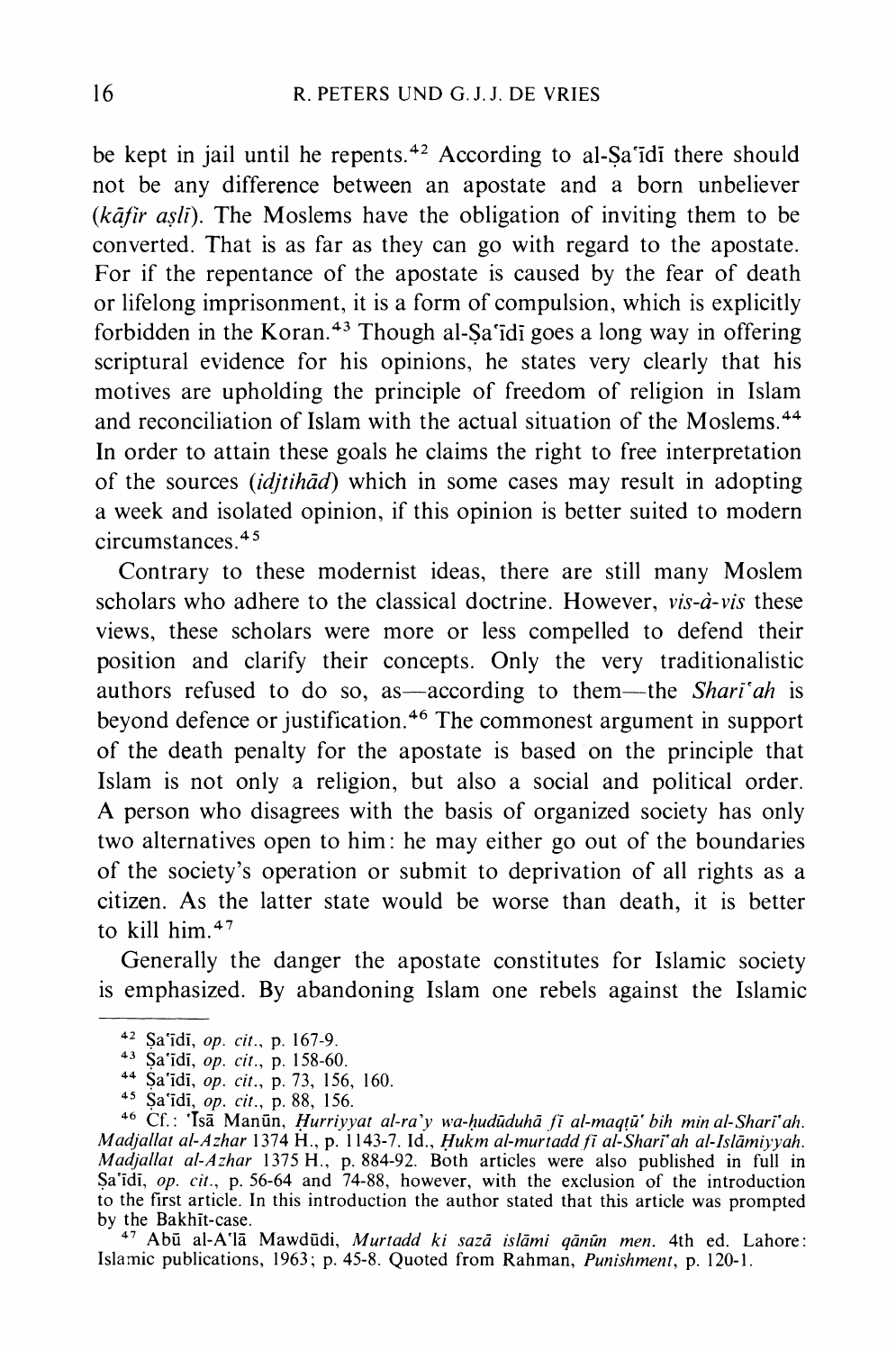**state and society. Therefore, it is highly probable that the apostate will attempt to destroy the structure of Islamic society and to change the contents of the Islamic religion. Moreover having lost his loyalty to Islam, he is prone to support foreign nations against the Islamic state.48 Muhammad Muhiy al-Din al-Masiri puts it as follows:** 

**"Apostasy (constitutes) an offense against the social order of Moslem society, for the social order of every Moslem society is Islam. Apostasy means treason to Islam and rebellion against its principles. It causes scepticism as to its truth. No society can function properly if its social order is made object of scepticism and defamation, for that may lead in the end, to the destruction of this order".49** 

**So the apostate must be put to death for the protection of the Islamic society. At the same time, these authors argue, this severe punishment will have a preventive effect by deterring others from committing such a serious error. Moreover, elimination of political dissenters, is a generally accepted principle, they say. In a communist state, a person becoming fascist or democrat will be punished just as in a democratic state a person turning communist or fascist will be punished, the reason being that they form a danger to the social order.50** 

**Comparing these fundamentalist opinions with those of Muhammad Rashid Rida and Mahmud Shaltuit, one will notice that the main difference is to be found in the fact that according to the former opinions the apostate is automatically considered to be a dangerous enemy of the Islamic state, whereas the latter state that enmity is not implied in the mere condition of being an apostate, and must be proven separately. This can be illustrated by the words of Muhammad al-Ghazali, who can be regarded as a representative of the fundamentalist school of thought:** 

**"Apostasy seldom is a matter that only concerns one's inner self alone. If that would be the case, nobody would notice it. In most instances apostasy is a psychological pretext for rebellion against worship, traditions and laws, even against the** 

**<sup>49</sup>Masiri, op. cit., p. 861.** 

**<sup>48</sup>Cf. 'Awdah, op. cit., p. 536; Bilmen, op. cit., vol. 3 p. 483-5.** 

**Shawqi Abu Khalil, al-Islam fi qafas al-ittihdm. [Bayrit] Matba'at al-Insha', 1971, 387 p.; p. 165-8.** 

Muhammad Muhiy al-Din al-Masiri, *al-Nuzum allati yaqum 'alayhā kiyān al***mudjtama' al-Isldmi. Madjallat al-Azhar, 1374, p. 859-68.** 

**Muhammad al-Ghazali, Huquq al-Insdn bayn ta'dlim al-Isldm wa-i'ldn al-Umam al-Muttahidah. al-Qahirah: al-Maktabah al-Tidjariyyah, 1383/1963, 272 p.; p. 101-2.** 

**<sup>50</sup> See note 48.**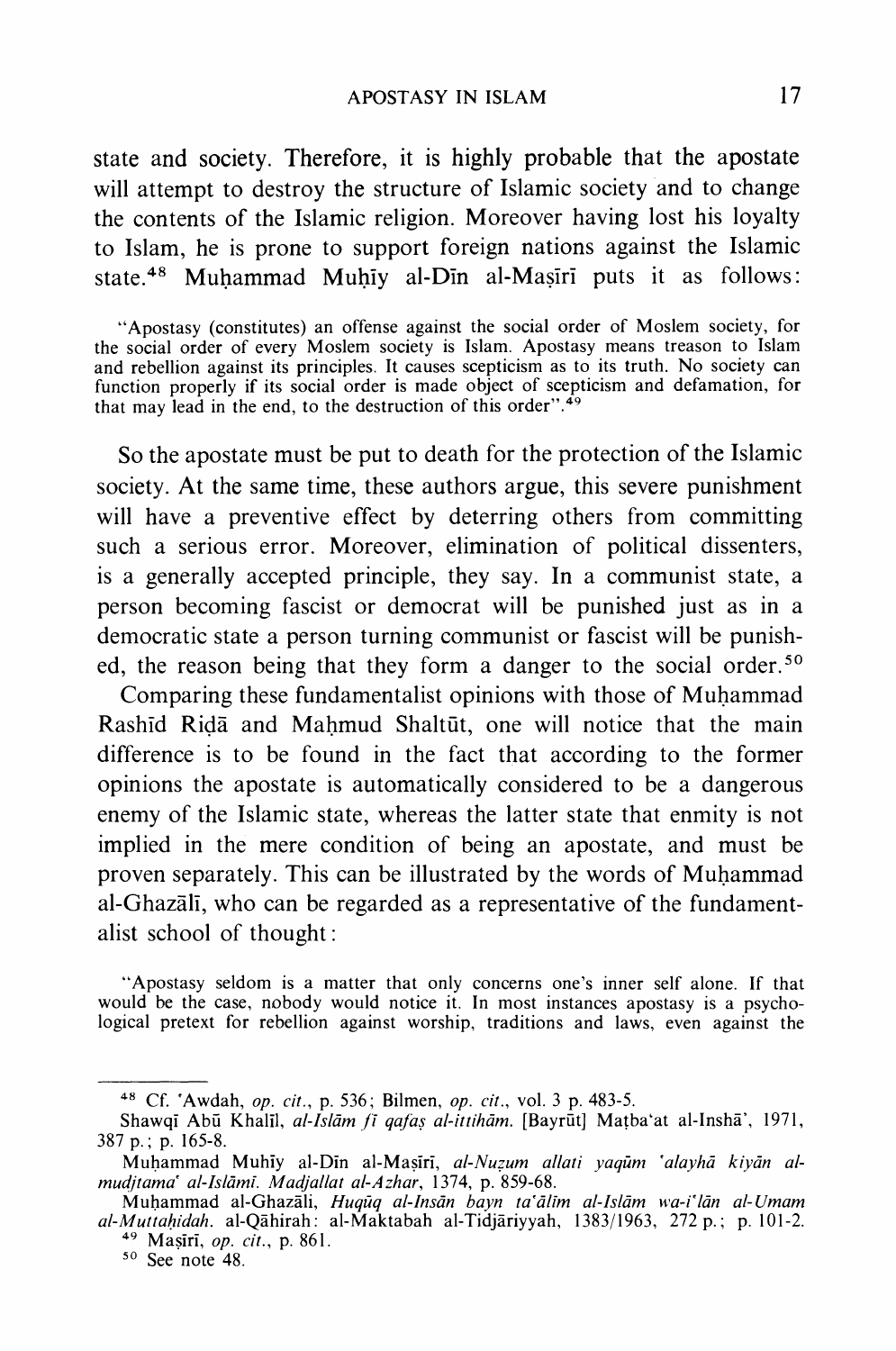**foundations of the state itself and against its stand towards its external enemies. Therefore apostasy is often synonymous with the crime of high treason".5** 

**Now that the state no longer punishes the apostate anymore, there are some Moslems who hold the view that the killing of an apostate has become a duty of individual Moslems. 'Abd al-Qadir 'Awdah even argued that a Moslem who kills an apostate can, according to Egyptian law, plead impunity, for art. 60 of the Egyptian Penal Code states that acts that are committed in good faith on the basis of a right laid down in the Shari'ah will not be punished and art. 9 of the same Code says that the Egyptian Penal Code does not infringe on any right recognized by the Shari'ah.52** 

## **11.3 The Legal Position of the Apostate**

In Ch. I.3 we gave an *exposé* of the legal position of the apostate **according to the civil law of Islam. In this chapter we shall examine to what extent these rules are still being applied, taking Egypt as a typical example of an Islamic country where the Shari'ah and Western law coexist.53 Only in those countries that were under direct colonial rule as India, Pakistan and Algeria is the situation different.54** 

**<sup>54</sup>In India and Pakistan the situation is as follows: According to section 4 of the Dissolution of Muslim Marriages Act of 1939, apostasy of the husband immediately dissolves the bond of marriage. Apostasy of the wife does not, unless she was not born a Moslem and returned to her former faith. The clause is probably meant to be a prevention of fraudulent apostasy on the part of the wife with the sole aim of obtaining a divorce. Therefore this principle is not operative if the wife was not born a Moslem in which case her sound intention is supposed. As for inheritance, by virtue of Act XXI of 1850 (Removal of Caste Disabilities Act) apostasy does not operate as a legal bar. Cf. Mulla, op. cit., p. 55, 297-8 and Fyzee, op. cit., p. 170-1, 387.** 

**During colonial rule, the situation in Algeria was rather complicated (cf. Andre Bonnichon, La conversion au Christianisme de l'Indigene Musulman Algerien et ses**  Effets Juridiques. These-Paris: Recueil Sirey, 1931, 152 p.; and G. H. Bousquet, Précis **de Droit Musulman, principalement Malekite et Algerien. Alger: La Maison des Livres, 1950, 371 p.). Generally apostasy did not raise any legal problem as the majority of the apostates were naturalized and subject only to French law. As for the apostates who were not naturalized, the Cour de Cassation (30-6-1919, Journal de Robe, 1921, p. 39; quoted by Bonnichon, op. cit., p. 126-8; cf. also Bousquet, op. cit., p. 277) decided that, colonial public order forbade the exclusion of an unbeliever from the inheritance of a Moslem propositus. Practice with regard to the celebration of marriages of this** 

**<sup>51</sup> Ghazali, op. cit., p. 102.** 

**<sup>52</sup>'Awdah, op. cit., vol. 1 p. 535-8.** 

**<sup>53</sup>For the situation in Tunisia, see: Maurice Borrmans, Religion et succession en Tunisie. Oriente Moderno, 49 (1969), p. 204-12.**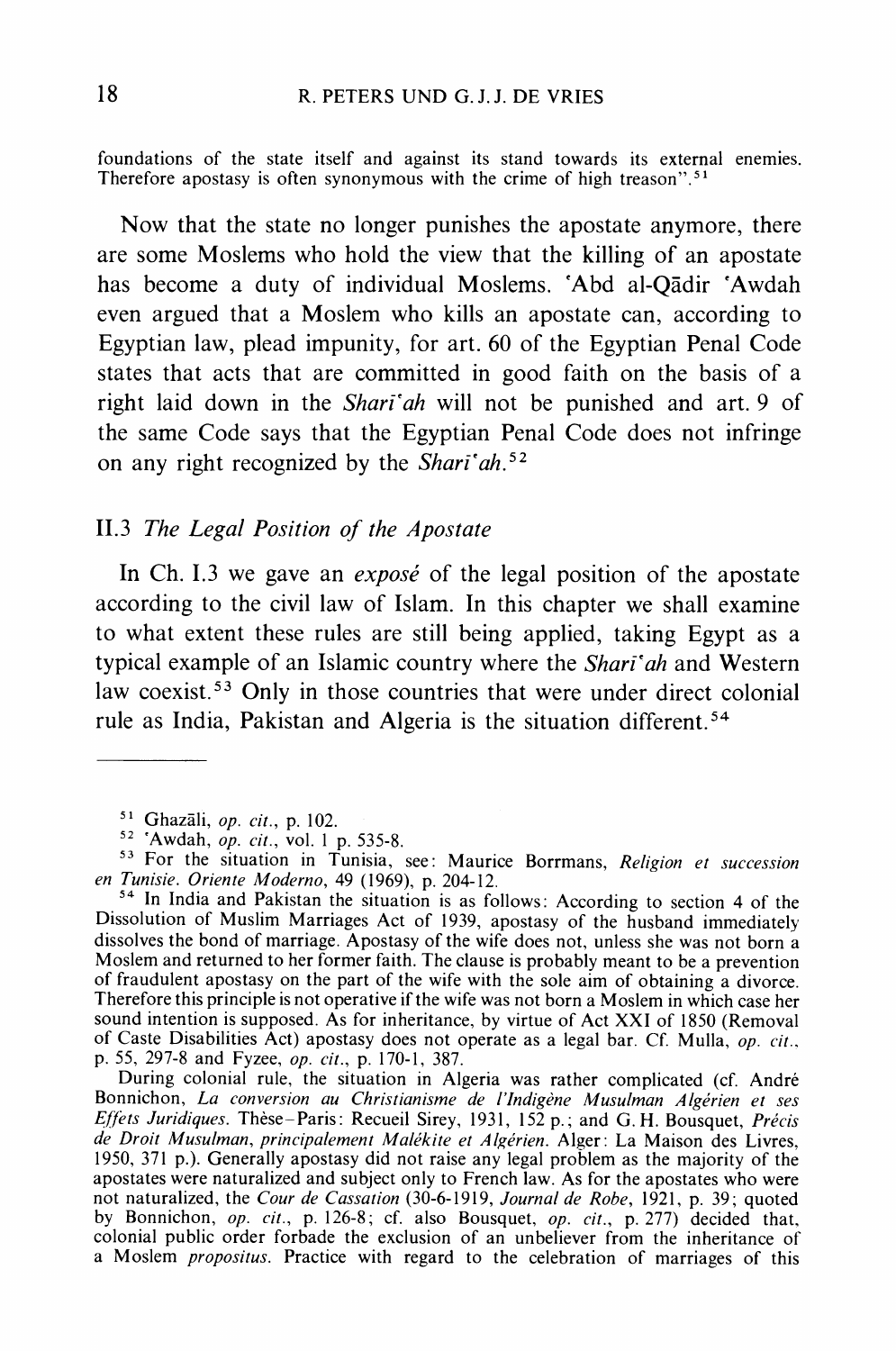**In Egypt the Shari'ah is applied in matters of personal statue. The non-Moslem communities, as far as family law stricto sensu is concerned, are governed by their own statute. Up till January 1st**  1956, Islamic law was applied in the Shari'ah Courts (mahākim **shar'iyyah), the law of the other creeds in the denominational assemblies (madjalis milliyyah). After that date only the secular national courts became competent. An important fact is that, Egypt being an Islamic state, the Shari'ah occupies a higher order than the other religious laws. In cases where the litigants differ in religion, it is the Shari'ah that will be applied. Some parts of the Shari'ah are even regarded as affecting public order to the extent that they are also applied to non-Moslems. The rules relating to the apostate fall into this category, which explains why he is subject to Islamic law. Most cases of apostasy in Egypt concern non-Moslems who were converted to Islam for some practical reason (marriage or fraus legis) and later returned to their former belief.55 Actually the frequency of these cases is sometimes put forward as an argument for reintroduction of the punishment of the apostate.56** 

**As early as 1929 the Egyptian government promised to introduce separate legislation regarding the legal position of the apostate. No such legislation has, however, yet appeared.57 Therefore, in matters of personal statute, the classical rules of apostasy, according to the Hanafite school, are still being applied. Thus, in Egypt, the legal consequences of apostasy pertain to family law and the law of inheritance. The act of apostasy dissolves marriage. Even if both spouses** 

**category of apostates varied. Generally the simple procedure of option of French law**  (option de législation) was followed (Bonnichon, op. cit., p. 21-2). The question **whether apostasy would affect the validity of a marriage concluded more islamico,**  has never been brought before an Algerian court. Bousquet (op. cit., p. 131) holds **that in that case the marriage would remain valid, as a contrary decision would be in conflict with colonial public order. Now, after the independance there is a general tendency towards a stricter application of the Shari'ah (cf. Maurice Borrmans, Per**spectives algériennes en matière de droit familial. Studia Islamica, 37 (1973), p. 129-53). **This may entail the application of the classical rules concerning apostasy in matters of personal statute.** 

**<sup>55</sup> Jan Brugman, De betekenis van het Mohammedaanse recht in het hedendaagse Egypte. Den Haag: Ned. Boek- en Steendrukkerij v/h H. L. Smits, 1960, 215 p.; p. 185.** 

**<sup>56</sup>Abu Zahrah, al-'Uqubah, p. 205-8; Ghazali, op. cit., p. 101; Sabuni, vol. 2, p. 990.** 

**<sup>57</sup>J. N. D. Anderson, Recent Developments in Shari'ah Law. Moslem World 42 (1952), p. 125; 'Abd Allah, op. cit., p. 97; Brugman, op. cit., p. 184; Shalabi, op. cit., p. 99.**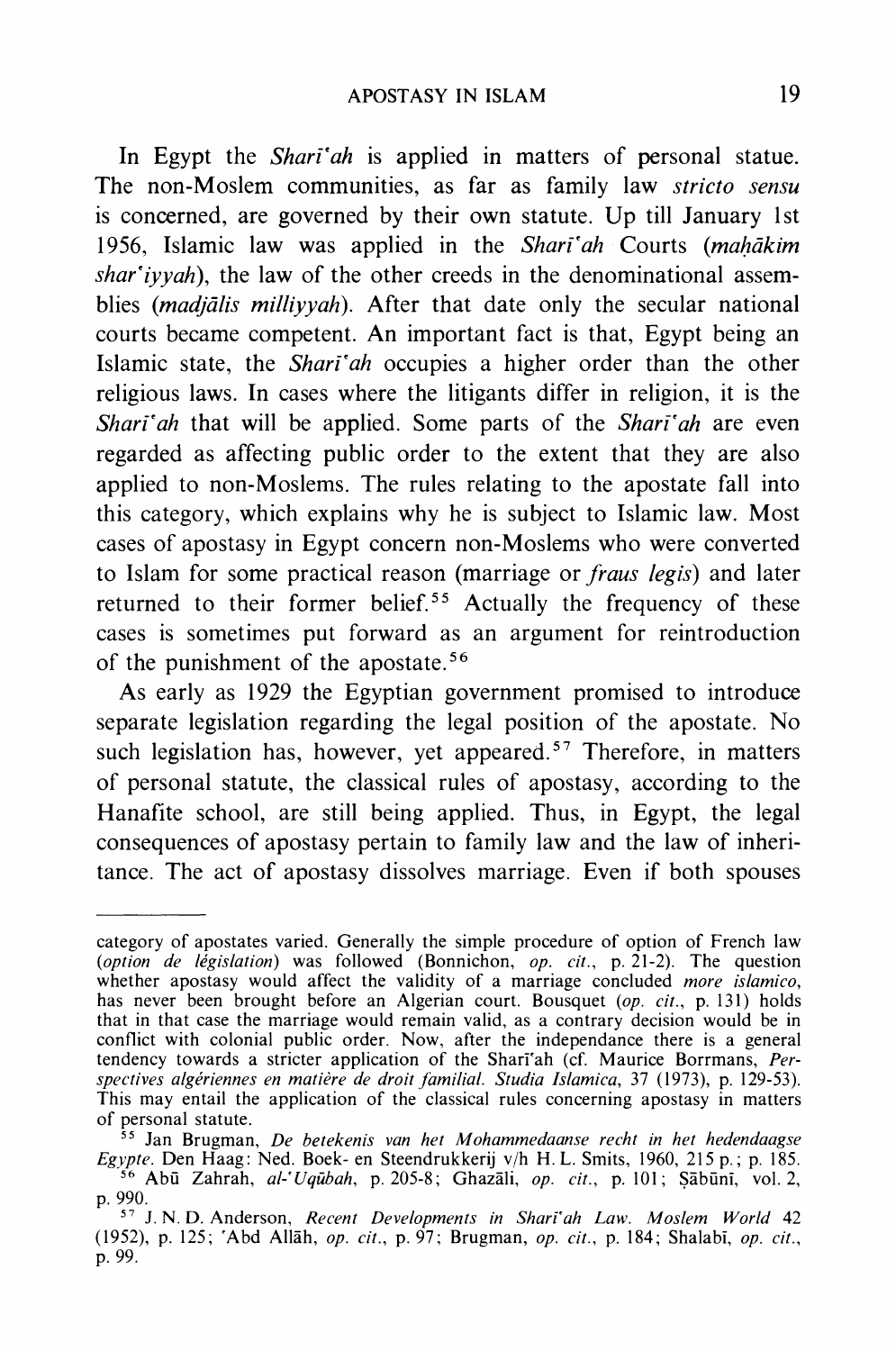**apostatize at the same time, and are converted to e.g. Christianity, or if the wife alone is converted to Christianity, the bond of matrimony is dissolved. In fact, unless he repents, the apostate can never marry again.58 The apostate lacks the capacity to inherit, even from a coreligionist. If he himself dies, or leaves Islamic territory, the property acquired before his apostasy will be inherited by his Moslem heirs, whereas the property acquired thereafter, will fall to the Public Treasury.59 That this may lead to strange consequences is demon**strated by a decision of the High Shari'ah Court (14-6 1943): The **Ministry of Finance claimed the estate of a deceased Copt, pleading that he was an apostate. They alleged that he was the issue of a Coptic father and a Moslem mother, so that, in accordance with the rule that the child follows the "best of his parents", he was born a Moslem. As he lived as a Copt, he could only be an apostate. The verdict put the plaintiff in the right.60 The Egyptian draft Law of Personal Statute, which has not yet been enforced, devotes one article to the position of the apostate as far as the law of inheritance is concerned. Art. 414 runs as follows:** 

**1) The apostate lacks the capacity to inherit from whomsoever.** 

**2) The apostate's property, be it acquired before or after his apostasy, falls upon his death to his Moslem heirs. If there are no Moslem heirs, his property falls to the Public Treasury.** 

**3) If the apostate obtains the nationality of a non-Islamic state, he is considered as being dead. His property falls to his Moslem heirs.** 

**4) If the apostate, after having obtained the nationality of a non-Islamic state, returns to Islam, he will have that part of his property that can still be found in the possession of his heirs or of the Public Treasury.61** 

**It is noteworthy that section 2) does not conform to the prevailing Hanafite opinion followed in the Egyptian courts, but to the opinion**  of Abu Hanifah's pupils Muhammad al-Shaybani and Abu Yūsuf. **Section 4) represent the classical doctrine with one difference: according to the classical doctrine the judge had to decide on the question whether the apostate had really fled to the non-Islamic territory**  (*Dar al-Harb*) or not, whereas now the criterion lies in naturalisation.

**<sup>58</sup>Brugman, op. cit., p. 185, 187; Sabuni, op. cit., p. 991-2.** 

**<sup>59</sup> Anderson, op. cit., p. 130-1; Brugman, op. cit., p. 109, 185-6.** 

**<sup>60</sup>Brugman, op. cit., p. 186-7.** 

**<sup>61</sup>'Abd Allah, op. cit., p. 87.**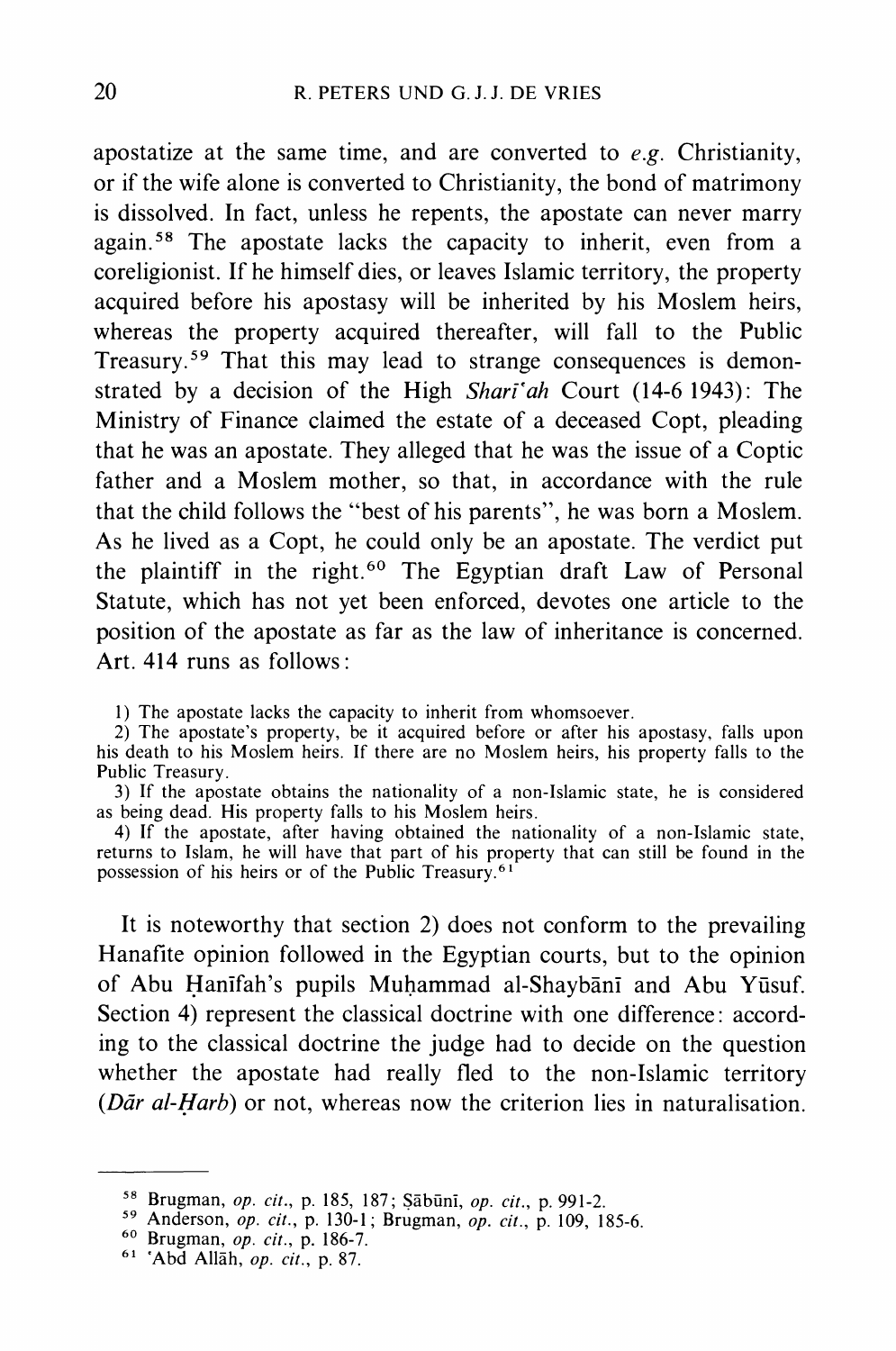#### **APOSTASY IN ISLAM**

## **11.4 Apostasy and the Principle of Freedom of Religion**

**One of the values recently adopted in the Islamic world is the principle of freedom of religion. According to Art. 18 of the Universal Declaration of Human Rights, this freedom contains three elements: freedom to practise one's religion, freedom to express one's religious feelings and freedom to change one's religion. Modern Moslem authors emphasize the fact that religious liberty is already recognized in the Koran, viz. K 2:256: "There is no compulsion in religion".62 As one will readily notice, this principle is incompatible with the classical Islamic doctrine of apostasy, according to which a Moslem is not free to change his religion. Most Moslem authors are aware of this contradiction or, at least, conscious of the fact that in the West the doctrine of apostasy is generally considered to be opposed to the principle of religious liberty. Therefore they try to eliminate this contradiction. This can be done in two ways. One can limit the scope of the principle of freedom of religion, or one can change the legal theory of apostasy. The first method is used by those who are of the opinion that freedom of religion, as guaranteed by Islam, is embodied in the right of unbelievers to practise their religion freely without being forced to give it up or change it, excluding thereby, sometimes implicitly, the freedom for Moslems to change their religion.63 Muhammad Rashid Rida excludes freedom to apostatize expressis verbis with the argument that apostasy infringes on the freedom of others and on the respect due to the religion of the State.64 Muhammad al-Ghazali does the same, using the reductio ad absurdum as an argument:** 

**"Must Islam allow rebellion against itself? No religion of a similar nature will readily answer in the affirmative. (...) Take for instance a man who wants to be an unbeliever and a communist. Communism means: there is no God, life is only matter. Besides this it has a special theory concerning the social foundations of the State. Can one demand from Islam that it stupidly recognizes the freedom to apostatize in this manner? Or take a man who wants to be an unbeliever and an existentialist.** 

**<sup>62</sup>See note 38.** 

**<sup>63</sup>Cf.: Ali Abdel Wahid Wafi, Human rights in Islam. Islamic Quarterly 11 (1967), p. 64-75; p. 64-5. Sayyid Qutb, Fi zilal al-Qur'dn. 5th enl. & rev. impr. Bayrut: Dar Ihya' al-Turath al-'Arabi, 1386/1967, 30 parts in 8 vols.; vol. 1 part 3 p. 34-6. This opinion was already common in the Ottoman Empire in the latter half of the 19th century. Cf. Zwemer, The law of Apostasy in Islam, p. 45.** 

**<sup>64</sup>'Abduh & Rida, Tafsir al-Mandr, vol. 11 p. 139-40.**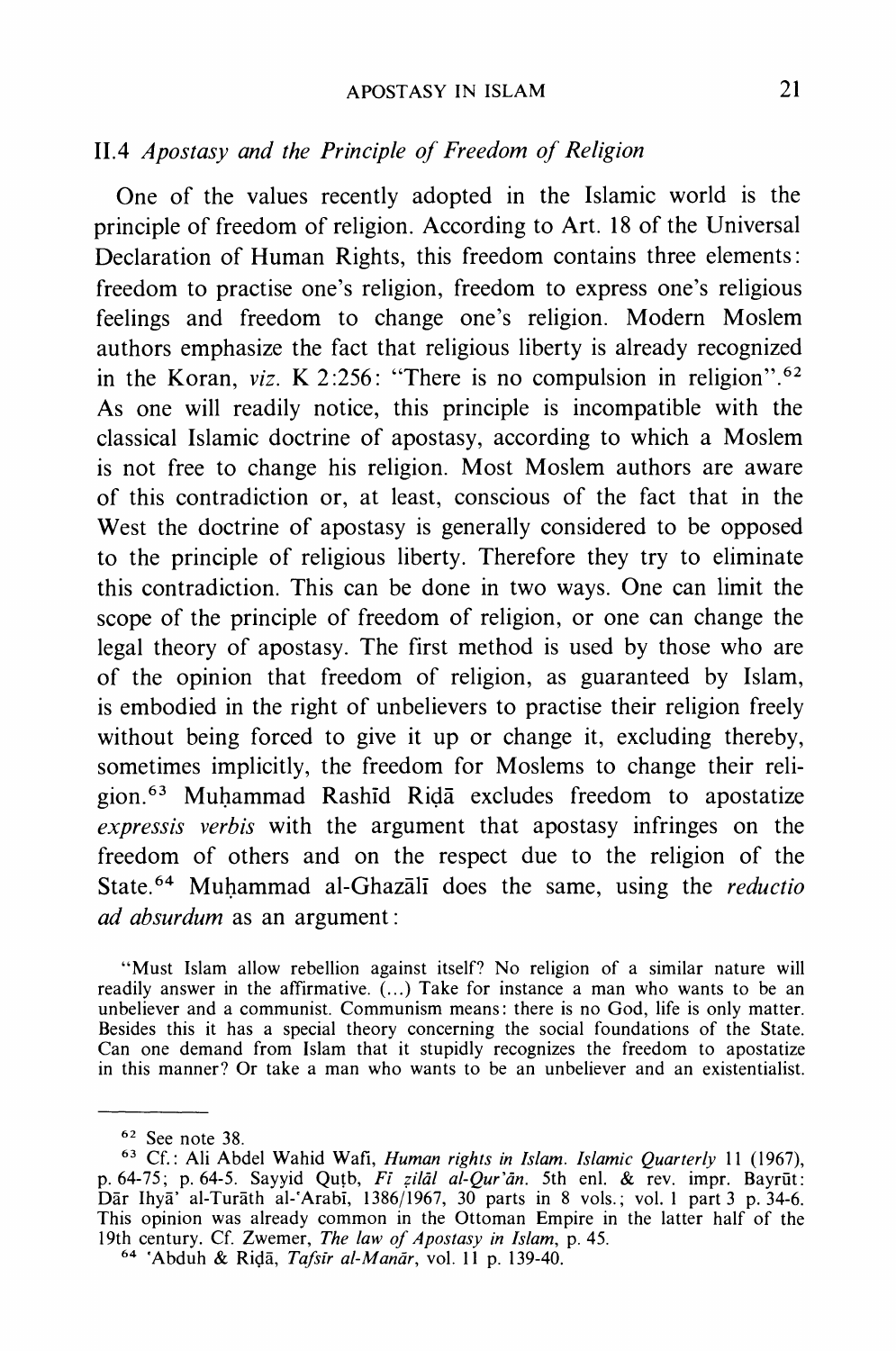**Existentialism is a philosophy that sets human behaviour free from any restriction and rejects what we call worship, virtue and tradition. It turns the world into an unbridled anarchy. Can one demand from a religion, whose message is a creed and a law, that it allows these evils in the name of freedom?"** 

**He then continues to demonstrate that conversion to Christianity or Judaism can neither be tolerated, as these religions have, since Mohammed's life-time, always harboured inimical feelings towards Islam.65 'Abd al-Muta'ali al-Sa'idi and S.A. Rahman, whom we met before, follow the other method of escaping from the contradiction. They state unequivocally that capital punishment for the apostate is not compatible with freedom of religion and conclude that this rule must therefore be abolished.66 However, they are white crows amongst the 'ulama'. Most authors evade the problem by declaring that the reason why an apostate is to be punished, is not the abandonment of his religion, but his rebelliousness against Islamic social and political order. Modernists like Muhammad Rashid Rida and Mahmud Shaltut hold, as we have seen, that an apostate should be killed only if he constitutes a danger to the Islamic society, whereas fundamentalists are of the opinion that an apostate is per se a danger to the Islamic community.** 

**It is noteworthy that the discussion about freedom of religion and the doctrine of apostasy concentrates on the question whether the apostate deserves the death penalty, though in practice this is no longer being applied. However, nowadays there is still a conflict between the legal situation of the apostate in the sphere of civil law and the principle of freedom of religion.67 This problem has as far as**  we know not been dealt with by contemporary 'ulama', but by **practical lawyers, since most constitutions in the Islamic world guarantee freedom of religion. Taking again Egypt as an example, we see that this problem was first raised in 1943 during the preparation**  of the Law of Inheritance (*Qānūn al-Mawārīth*). Article 6 section 2 **of the draft law excluded, in accordance with the rules of the Shari'ah, the apostate from the right to inherit. In the final text this article had been left out as many members of the Legislative Committee considered it to run counter to the principle of freedom of religion** 

**<sup>65</sup>Ghazali, op. cit., p. 99-101.** 

**<sup>66</sup>Sa'idi, op. cit., p. 73, 156, 160. Rahman, Punishment, p. 136-7.** 

**<sup>67</sup>Brugman, op. cit., p. 187.**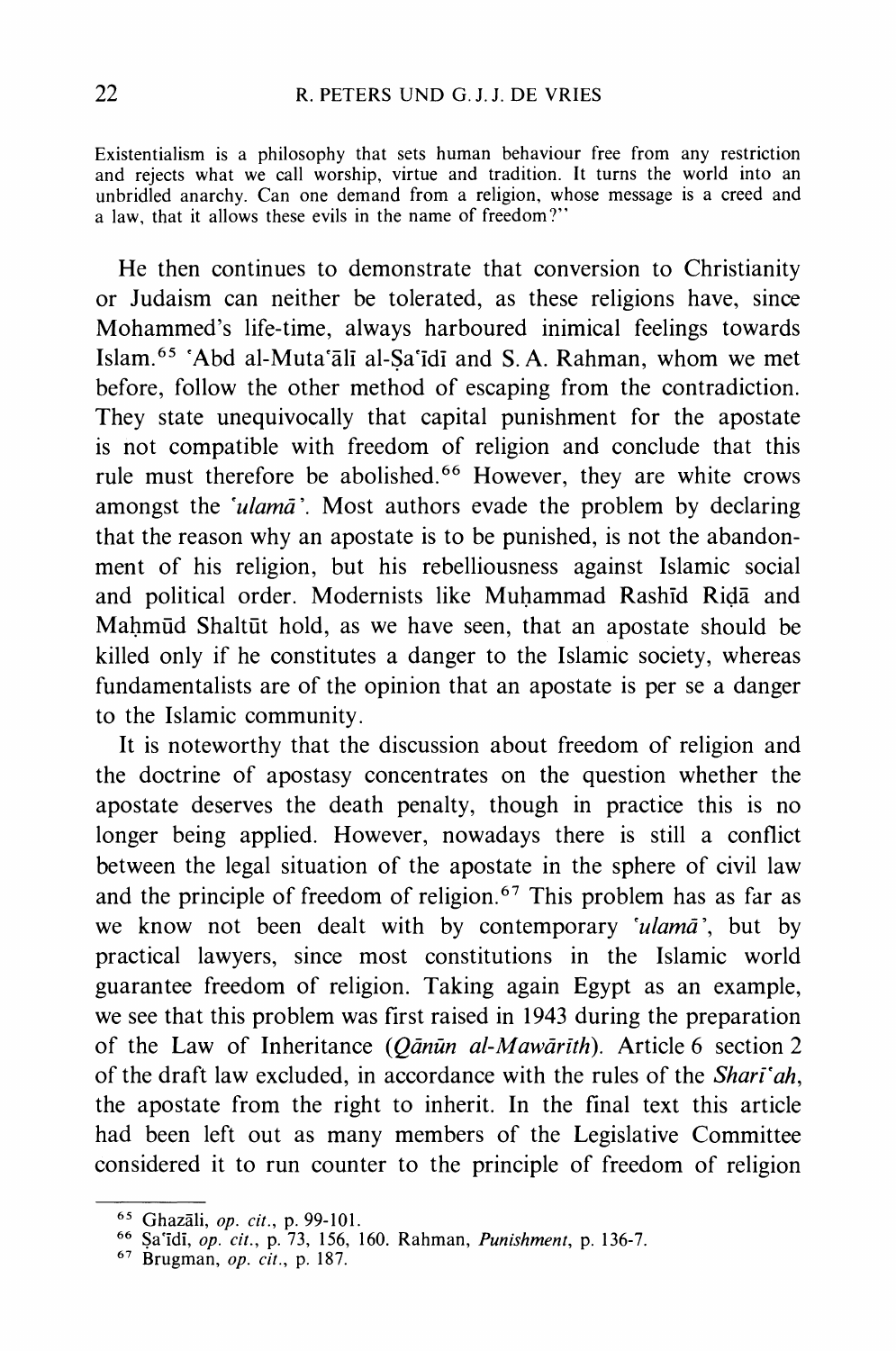**as recognized in the Article 12 of the Egyptian Constitution of 1923, which read: "Freedom of conviction is absolute". However, as the Egyptian Shari'ah courts must apply the rules of the Shari'ah according to the prevailing Hanafite opinion in cases where there is no statute law, in fact nothing changed.68 The interpretation put forward by those members of the Legislative Committee has never found general acceptance. On several occasions it has even officially been rejected. On an international scale this occured during United Nations debates concerning freedom of religion. The Egyptian delegates repeatedly expressed their country's opposition to the principle of freedom to change one's religion, as this would promote the machinations of Christian missionaries.69 Professing this view, they implied that according to the official interpretation, Art. 12 of the Egyptian Constitution does not guarantee the freedom to change one's religion. In 1952 this exegesis of Art. 12 was "canonized" by the highest Egyptian administrative court, the Madjlis al-Dawlah, when it gave a decision in the afore-mentioned case of the Bahd'i, employed by the Egyptian State Railway Company, who after his marriage (con**tracted outside Egypt, according to *Bahā'i* formalities) claimed his **marriage allowance, which had always been refused till then on the ground that, as an apostate, he could not legally be married. One of the arguments put forward by the claimant was that the rule that apostates could not legally be married had been invalidated by Art. 12 of the Constitution. The court rejected this plea. In the first place, they argued, the claimant's plea cannot find any support in the history of the drafting of this article. The first draft of this article, as originally prepared by the British Foreign Secretary, Lord Curzon, reads: "Freedom of religious conviction is absolute" (Hurriy**vat al-i<sup>t</sup>iquad al-dini mutlagah). During the debates in the Legislative **Committee it appeared that many members thought this formulation too wide, especially as it would protect apostates. Therefore it was decided to delete the word "religious" (dini). The difference between**  "conviction" (*i'tiqad*) and "religion" (*din*), was characterized by one **of the committee-members as follows:** 

**<sup>&</sup>quot;Moslem are divided in 73 sects, each of which has its own conviction. Nevertheless they share one religion".** 

**<sup>68</sup>'Abd Allah, op. cit., p. 97-8; Shalabi, op. cit., p. 99.** 

**<sup>69</sup>Brugman, op. cit., p. 183-4.**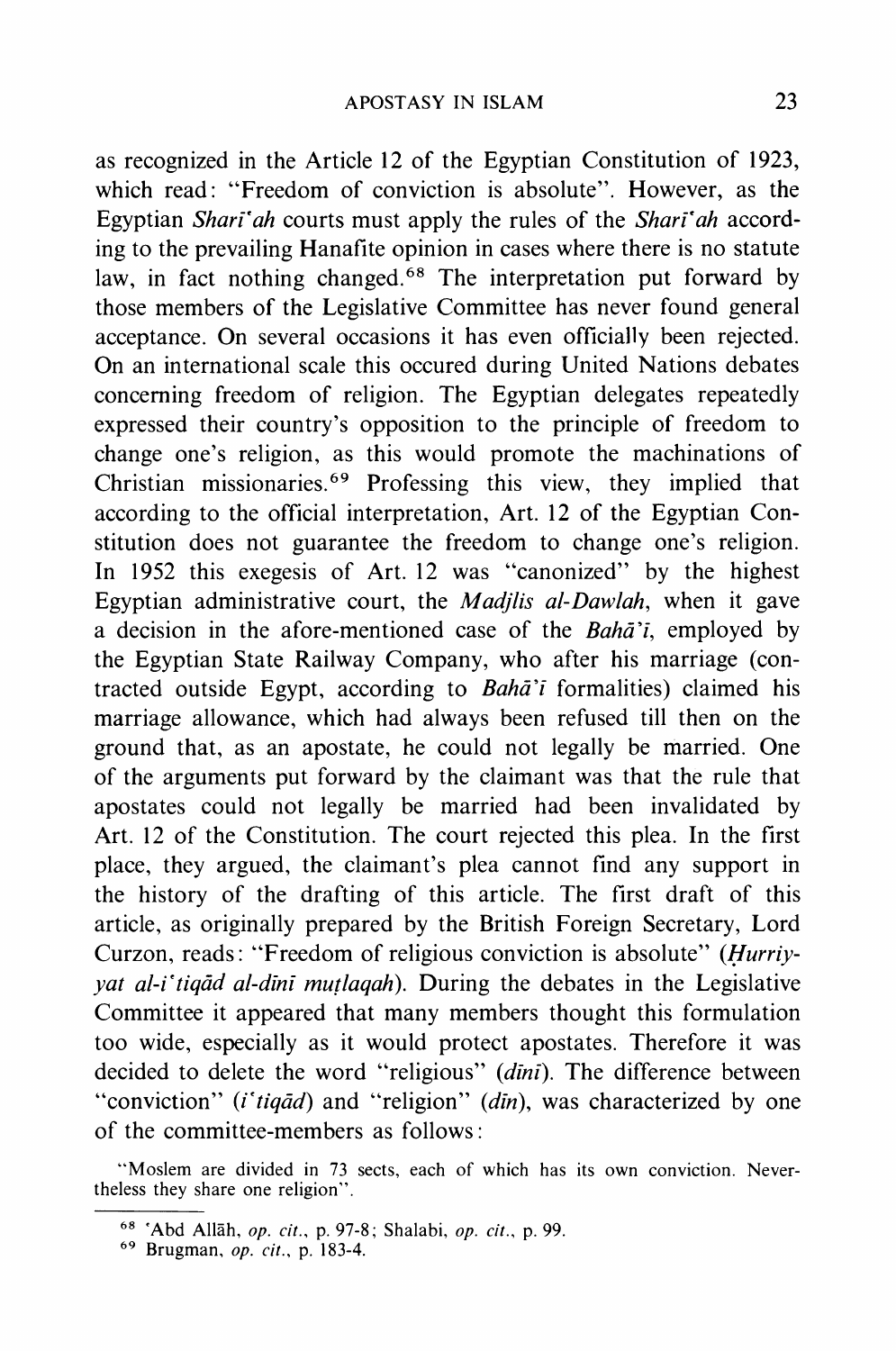## **From these events the court inferred that:**

**"The text of Article 12 protects the Moslem who changes his madhhab, e.g. from**  Shafi'i to Hanafi, or the Moslem who leaves the Shi'ah to become a Sunni, or a Kharidji, or a Mu<sup>t</sup>tazili. Equally the text protects the Christian who leaves Catho**licism to become a Protestant. However, it does not relieve a Moslem who apostatizes, of the responsibility for his apostasy, be it in the sphere of civil law, or outside it".** 

**A second refutation of the claimant's plea, the court argued, can be found in Article 149 of the Constitution, which establishes that Islam is the official State religion. This implies, according to the interpretation of the court, that Islamic law has complete supremacy in Egypt, abrogating all that runs counter to it as being unconstitutional.70 As the wording of this Article has not been changed in**  later Constitutions,<sup>71</sup> it appears that this interpretation still holds.

## **Conclusions**

**The rules concerning apostasy originated in a society that was entirely dominated by one religion. Its political structure and laws were, at least in theory, exclusively based on the Koran and Tradition. In this ambiance it was natural that giving up one's religion also meant being disloyal to the state and the society. Therefore the apostate was considered to be a danger that should be eliminated. The increasing political and economic impact of the Western Powers on the Islamic world put an end to this. It was the outcome of two different processes. In the first place, the death penalty for apostasy was abolished in those Islamic countries that were under colonial rule or where Western Powers could exert enough pressure to attain this, as in the Ottoman Empire. The motives for this attitude may be found partly in a certain amount of idealism, partly in the then widespread opinion that converted natives were easier to rule. Yet the Western Powers were generally careful enough to put the Christian mission under certain restrictive measures so as not to stir up religious feelings. As for the Ottoman Empire, the Western Powers were** 

**<sup>70</sup>Mansur, op. cit., p. 45-50.** 

**<sup>71</sup>Art. 4 of the Constitutional Proclamation of Febr. 10th 1953; Art. 43 of the Constitution of Jan. 10th 1956; Art. 34 of the Constitution of March 25th 1964. The texts of these constitutions were published in: J.E. Godchot, Les constitutions du Proche et du Moyen Orient. Paris: Sirey, 1957, 442 p. (p. 50 and 77); and in: Oriente Moderno, 1964, p. 685-95.**